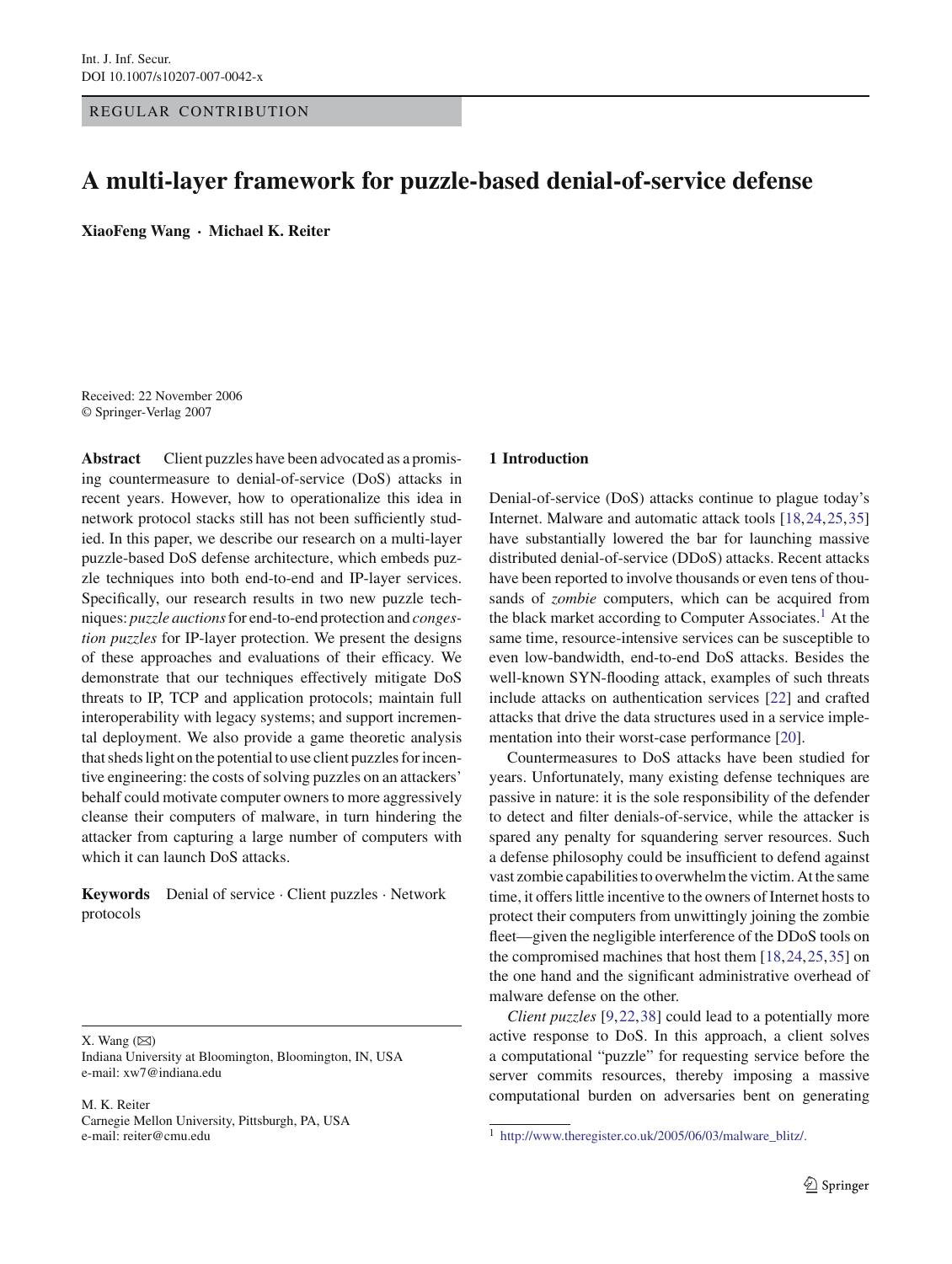legitimate service requests to consume substantial server resources. While the idea of client puzzles has been explored to an extent, many important questions remain unaddressed. In particular, it is unclear how to operationalize these puzzles in network protocol stacks to protect the availability of communication resources, while preserving interoperability with legacy systems. In addition, computing puzzles also adds to legitimate clients' load, and in the presence of adversaries with unknown computing power, minimizing legitimate clients' cost is an important challenge.

In this paper, we report on the design and implementation of puzzle techniques to mitigate DoS threats. We envision a multi-layer DoS defense architecture built upon two key puzzle techniques: *puzzle auctions* that offer an end-to-end protection to Internet services and *congestion puzzles* that work in routers to alleviate the threat of bandwidth-exhaustion attacks. Both approaches help control attack flows, are interoperable with legacy systems, and support incremental deployment. We justify these claims through both analysis and empirical evaluations. We also describe a game-theoretic analysis that sheds light on the ability of puzzles to fend off attacks involving a large number of zombies.

# **2 Related work**

### 2.1 Denial-of-service attacks and countermeasures

An end-to-end DoS attack that has harrassed the Internet for many years is *TCP SYN flooding* [\[19](#page-18-6)]. TCP SYN flooding exploits a weakness in the TCP connection establishment protocol (three-way handshake) where a connection state can be *half-open*. A typical TCP three-way handshake proceeds as follows: A client first sends a SYN packet to the server. Upon receipt of the SYN, the server allocates state to hold information associated with the half-open connection and sends back a SYN-ACK packet to the client. The client completes the connection by replying with an ACK packet. In SYN-flooding attacks, attackers initiate many SYN requests without sending ACK packets. This exhausts the server's half-open waiting queue and thus blocks a legitimate client's request from being serviced. Countermeasures to this attack include ingress filtering and SYN-cookies [\[40\]](#page-19-2). These approaches are designed to defend against attacks involving spoofed IP addresses and therefore are less effective when adversaries can use (many) zombies' authentic IP source addresses. SYN-cookies also introduce compatibility problems. A server using SYN-cookies does not keep a half-open queue and instead encodes an authentication token into a SYN-ACK packet. However, not all the service parameters can be encoded into the packet, which prevents clients from using certain TCP performance enhancements and transactional TCP [\[40](#page-19-2)]. More seriously, if the ACK packet is lost,

the server cannot reconstruct the connection state or thus retransmit a SYN-ACK. This does not happen in the original protocol with the SYN-ACK retransmission mechanism [\[40](#page-19-2)]. All these weaknesses have been avoided in the approaches we propose in this paper.

Recently, researchers have also discussed other threats to the availability of end-to-end services, which could use resource-intensive operations, such as cryptographic operations, to bring down an Internet server. For example, Meadows [\[43](#page-19-3)], Aura et al. [\[9\]](#page-18-5) and Dean and Stubblefield [\[22](#page-18-3)] explored an attack in which a large number of messages with bogus signatures to deplete an authentication server's CPU cycles. Another example is given by Crosby and Wallach [\[20\]](#page-18-4), who demonstrated that carefully crafted inputs could degrade hash tables to linked lists, and thus force a web proxy to run at its worse-case performance. These attacks can be mitigated by puzzles, including the approaches we propose here.

In a bandwidth-exhaustion attack, attackers generate a large volume of traffic to deplete a network router's bandwidth. Mechanisms to counter this attack include aggregatebased congestion control [\[36,](#page-19-4)[42](#page-19-5)[,64](#page-19-6)], overlay systems [\[4,](#page-18-7)[6,](#page-18-8) [39](#page-19-7)[,45](#page-19-8)], capability-based approaches [\[7](#page-18-9),[33](#page-19-9),[63\]](#page-19-10), trace-back [\[5](#page-18-10),[13,](#page-18-11)[16](#page-18-12)[,21](#page-18-13)[,50](#page-19-11),[52,](#page-19-12)[53\]](#page-19-13) and filtering [\[29](#page-19-14),[37,](#page-19-15)[41](#page-19-16)[,51](#page-19-17)[,55](#page-19-18)[,62](#page-19-19)]. Aggregate-based congestion control provides mechanisms for detecting and controlling aggregates at a router using an attack signature, and a pushback mechanism to propagate aggregate control requests (and the attack signature) to upstream routers. However, it critically depends on the mechanism by which attacks are detected and an attack signature is formulated, and this can be a source of difficulty against an intelligent adversary that varies its traffic characteristics over time. A website can be protected by a large overlay network, on which individual nodes anonymously route a trusted client's traffic to the website's hidden location. These approaches rely on a CAPTCHA [\[58\]](#page-19-20) (http://www. captcha.org) to identify human visitors, and therefore may not work for other non-human-driven services such as DNS. Capability-based approaches authorize a legitimate client to establish a privileged communication channel with a server using a secret token (capability). However, they suffer from "denial-of-capability" attack in which adversaries may saturate the link of the server distributing capabilities to prevent clients from obtaining capabilities [\[8\]](#page-18-14). Traceback and most filtering methods are designed for countering spoofed traffic, and therefore are of less utility against non-spoofed attack traffic.

### 2.2 Client puzzles

An inherent weakness of today's Internet applications is that attackers may consume significant server resources at little cost. Client puzzles are a technique that strives to improve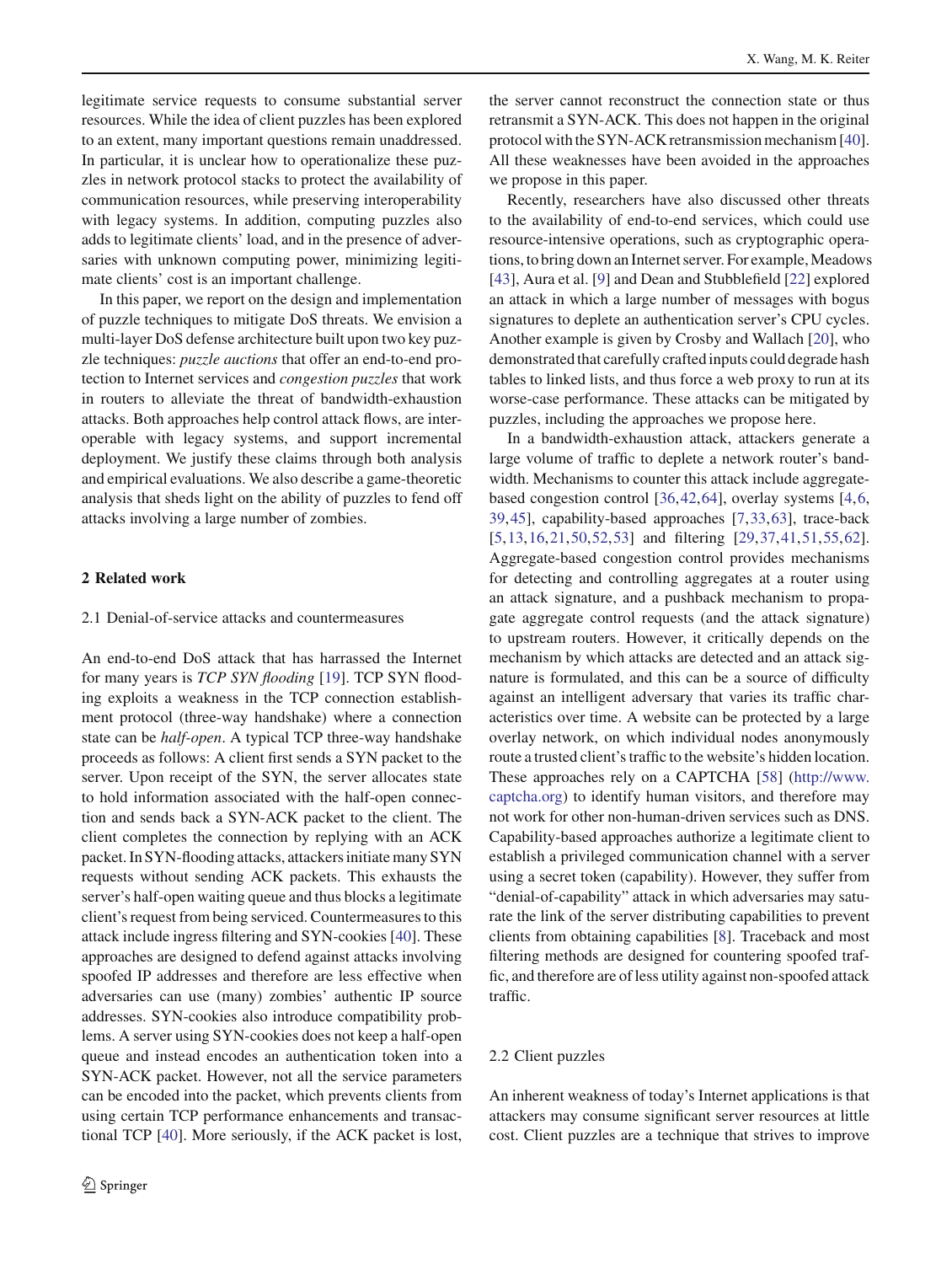this situation: The client is required to commit computing resources before receiving resources. The idea can even help to defend against attacks with large numbers of zombie computers: A study shows that existing DDoS tools are carefully designed not to disrupt the zombie computers, so as to avoid alerting the machine owners of their presence [\[32\]](#page-19-21). When client puzzles are used, zombie computers are required to commit computing resources during attacks. This may alert the owner to the attacker's use of this machine and motivate the owner to stop the attack.

To our knowledge, the first proposal for using client puzzles to defend against connection depletion attacks appears in [\[38\]](#page-19-1). Client puzzles have also been proposed to similarly protect authentication protocols against denial-of-service [\[9](#page-18-5)]. More generally, cryptographic puzzles have been employed for this purpose in the contexts of key agreement [\[44](#page-19-22)], defending against junk e-mail [\[26](#page-19-23)], creating digital time capsules [\[48\]](#page-19-24), metering Web site usage [\[30](#page-19-25)], lotteries [\[34,](#page-19-26)[56\]](#page-19-27) and fair exchange [\[15](#page-18-15)[,31](#page-19-28)[,56](#page-19-27)]. Recent proposals for puzzle design include puzzle outsourcing [\[61](#page-19-29)] and implementation of the dual receiver cryptosystem [\[23](#page-18-16)]. Whereas most puzzle proposals impose a number of computational steps to generate a solution, a "memory bound" alternative imposing memory accesses has been devised in an effort to impose similar puzzle solving delay even on clients with very different computational power [\[3\]](#page-18-17). Though here we will employ computational puzzles, we expect that memory-bound puzzles could work equally well in our context and will explore this in future work. Gligor presents an attractive approach that utilizes reverse Turing tests as puzzles to prevent automated flooding in network protocols that should be driven by humans [\[33](#page-19-9)]. Gligor also offers insightful comments on the weaknesses of computation-based puzzles in providing guaranteed access for end-to-end services during DDoS attacks.

The only prior implementation of client puzzles to protect end-to-end services reported in the literature, to our knowledge, was done in the context of TLS [\[22](#page-18-3)]. Although [\[38\]](#page-19-1) postulates a TCP-based puzzle scheme, it does not report an implementation. In addition, their proposed implementation is incompatible with TCP in that a computer with this puzzle mechanism will not be able to communicate to the computer without the mechanism. The end-to-end proposal we describe here offers better backward compatibility.

To our knowledge, we are the first to propose a puzzlebased defense against DDoS attacks on the IP layer [\[60](#page-19-30)]. Feng has argued the importance of implementing puzzles at the IP layer, because otherwise, any upper-level puzzle protection is still vulnerable to the DDoS attacks at this layer [\[27](#page-19-31)]. Feng et al. recently proposed an IP-layer puzzle mechanism [\[28](#page-19-32)] which, similar to our work [\[60\]](#page-19-30), uses ICMP source quench messages to transport puzzles. Different from ours, however, their approach does not address issues of collaboration among multiple upstream routers to control a bandwidth-exhaustion attack, and engineering challenges to reduce routers' computation overheads.

# **3 Puzzle-based multi-layer defense**

The objective of puzzle-based DoS defense is to increase the cost for a sustaining attack so as to overwhelm the adversary's attack capability and expose its zombies to intrusion detection systems, while maintaining affordable overheads for legitimate clients and the defender. To this end, the design of a puzzle mechanism must account for the particular type of DoS threat it intends to counter and the constraints imposed by its application domain. As discussed before, DoS attacks can happen to both IP-layer and end-to-end services, each of which raises different technical challenges to development of a puzzle countermeasure. Here we advocate a multi-layer defense which employs separate puzzle mechanisms for IPlayer and end-to-end services; the former addresses the threat of bandwidth exhaustion attacks, and the latter deals with protocol-specific DoS attacks that might induce a sufficiently low rate of traffic so as to be invisible to the IP-layer defenses.

To protect an end-to-end service, we need to embed puzzles into hosts. End hosts usually have sufficient resources to handle verification of puzzle solutions at a high speed. Therefore, the major technical challenge becomes how to minimize legitimate clients' overheads. In addition, end-toend services are much more complicated than stateless services running on the IP layer, which requires a careful design of puzzles to keep interoperability with legacy systems. On the other hand, an end-to-end service contains built-in mechanisms such as retransmission to accommodate stateful puzzles which could be more effective than a stateless alternative.

An IP-layer defense builds puzzles into routers. A router is a resource-intensive device and could be constrained even in its capability to verify puzzle solutions. More seriously, defeating a bandwidth exhaustion attack may require collaboration among a large number of routers, and the extra burdens of this collaboration could further aggravate individual routers' resource pinch. This suggests that a routerlevel puzzle mechanism must be very lightweight, incurring a negligible overhead to the defender. A bright side of the IP-layer defense, however, is the simplicity of the stateless IP protocol, which makes interoperability easy to archive.

Our solution for multi-layer DoS defense is composed of two puzzle mechanisms: puzzle auctions which protect endto-end services, and congestion puzzles which work inside routers. A puzzle auction takes advantage of the stateful endto-end service to minimize the overhead for a legitimate client to acquire service. We demonstrate an implementation of this technique in the TCP layer that is fully compatible with the original protocol. We have engineered congestion puzzles to minimize the overheads on the defender. We show our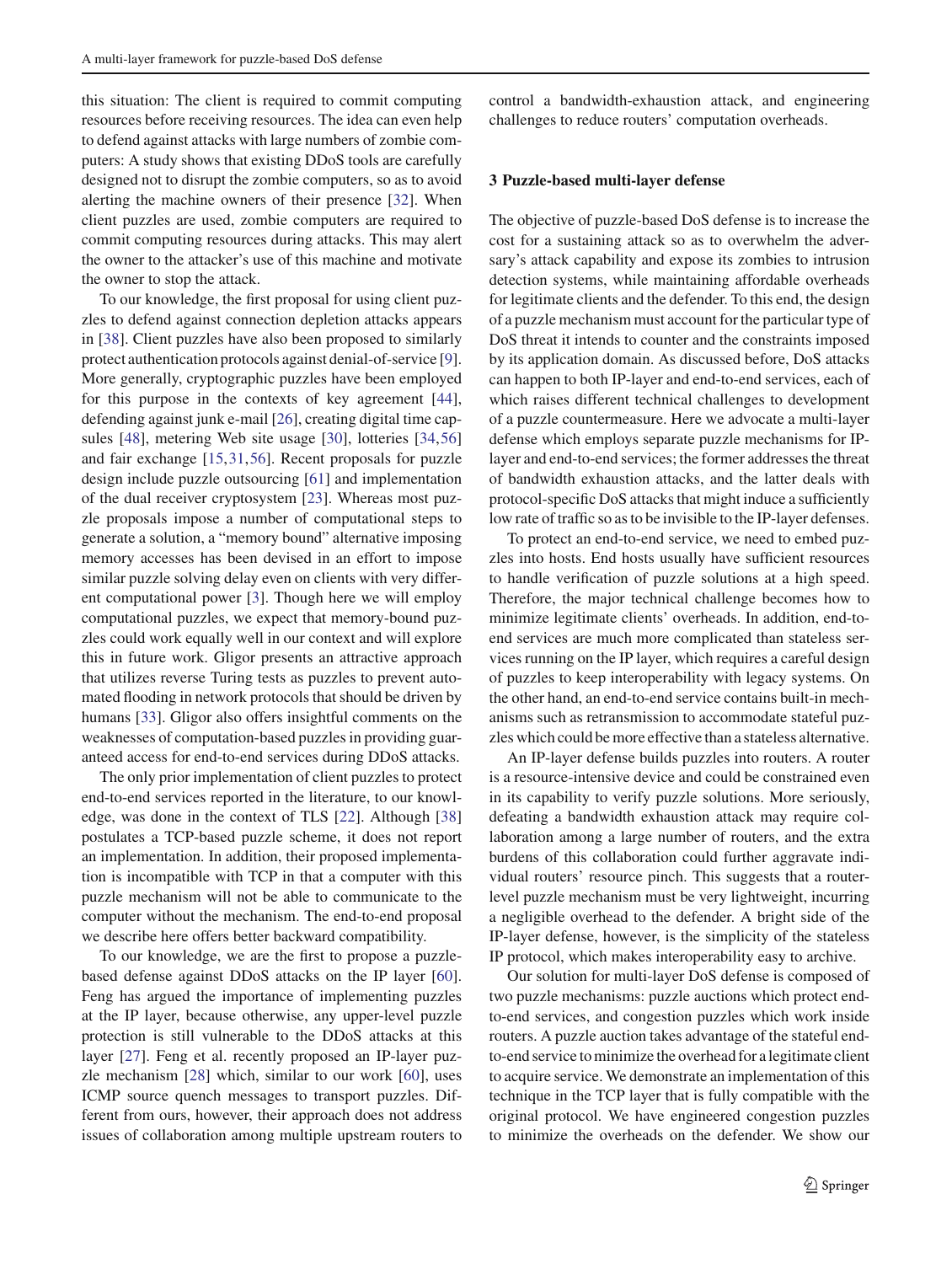approach to be extremely lightweight, incurring negligible overheads to routers. These two techniques are designed for different network devices (end hosts and routers) and can therefore be used both separately and jointly at the user's discretion.

In the following sections, we elaborate the designs of these two techniques and evaluate their efficacy.

### **4 End-to-end DoS defense: puzzle auction**

In this section, we describe puzzle auctions [\[59\]](#page-19-33), which offers an end-to-end protection of Internet services from DoS attacks. This technique lets each client use the solution of a puzzle it solves to bid for service from an Internet server, and the server allocates its limited resources to the highest bidders—that is, the clients who solve the most difficult puzzles. We design a bidding strategy which allows legitimate clients to bid smartly, raising puzzle difficulty (i.e., their bids) gradually until it is just above attackers' computation capabilities. We also describe an implementation of this technique to the TCP protocol stack to counter the TCP SYN-flooding attack, which demonstrates the efficacy of the technique and its interoperability with legacy systems.

The puzzle auction mechanism can be put to use at the discretion of the Internet server. No ISP or router-level support is needed. This makes the technique easy to deploy. On the other hand, like other end-to-end DoS countermeasures, this approach only works when adversaries cannot deplete an Internet server's bandwidth. In the next section, we describe another puzzle technique which offers an IP-layer DoS protection but requires more resources to deploy.

### 4.1 The puzzle auction protocol

# *4.1.1 Model*

For our purposes, a puzzle consists of two algorithms: one (possibly randomized) algorithm for generating "candidate solutions" and one deterministic algorithm for verifying whether a candidate solution is an acceptable solution. A *trial* is one sequence of (i) generating one candidate solution using the first algorithm and (ii) verifying it using the second algorithm. We presume that there is no more efficient way to generate an acceptable solution than repeatedly performing trials until the verification algorithm reports a success.

The resource allocation problem we consider can be characterized as a tuple  $\langle C, A, S, V, R \rangle$ , where:  $C = \{c_{i=1,2,...}\}$ is a set of legitimate clients;  $A = \{a_{i=1,2,...}\}\)$  is a set of adversaries; *S* denotes the server; and *V* :  $C \cup A \rightarrow \mathbb{N}$ is a *valuation function* indicating the maximum number of trials a client (either legitimate or malicious) is willing to perform to obtain the resource in a reasonable waiting period,

assuming that it will actually obtain the resource having performed these trials.

The parameter *R* is a model  $R = \langle L, \tau \rangle$  for the server's resources: The server keeps a buffer queue with the length *L* as resources and allocates a buffer to each request upon deciding to service the request. Every request carries a priority chosen by the client. When the buffer queue is full, the server can deprive a request with low priority of its buffer to make room for a request with higher priority. If a request keeps the buffer for a time interval no less than  $\tau$ , we say the service (of that request) is complete. Otherwise, we say the service fails. This model is called *buffer model*.

The buffer model is sufficiently general to describe a range of service types with limited resources. To show this, we consider two general categories of resources distinguished by Qie et al. [\[47\]](#page-19-34): *renewable resources* such as CPU cycles; and *non-renewable resources* such as processes, ports, TCP connection data structures and locks. First consider services on renewable resources, and let *r* be the available service rate and  $T<sub>s</sub>$  be the maximum time the client can wait for the resource. Now consider a client's request that arrives at time  $T'$ : If among all requests inside the system between  $T'$ and  $T' + T_s$ , the priority of the client's request is within top  $rT_s$  requests, then the request will be served before  $T' + T_s$ . In other words, the adversaries need to submit at least  $rT_s$ requests with higher priorities within  $T_s$  time units to prevent the request from being served. This situation is described by an instance of our buffer model with  $L = rT_s$  and service time  $\tau = T_s$ . Holding a buffer in this queue for a period no less than  $\tau$  is equivalent to acquisition of the renewable resource. In services on nonrenewable resources, we treat the length of the buffer queue *L* as the total resources the server has and  $\tau$  as the service time. A client must equip its request with a priority high enough to obtain a buffer and keep it until the completion of the service, where the service is preemptive. $<sup>2</sup>$  $<sup>2</sup>$  $<sup>2</sup>$ </sup>

In the buffer model, we use an *all-pay auction* to allocate the server's limited resources. In an all-pay auction, all bidders pay their bids before the auctioneer announces the winner. All the payments are forfeited, while only the winner gets the resources. In our mechanism, each client who requests resources is asked to solve a puzzle at a level of difficulty of the client's choosing and attach the solution to its service request. The server maps the difficulty of the puzzle to the priority with a non-decreasing function. When the buffer queue is full, the server uses incoming requests with higher priority to supplant ones with lower priority in the buffer queue. We call this a *puzzle auction*.

<span id="page-3-0"></span> $\overline{2}$  Here, we assume nonrenewable resources are preemptive. For example, during the establishment of TCP connections, the server can drop some half-open connections and release the buffers when the half-open queue is full.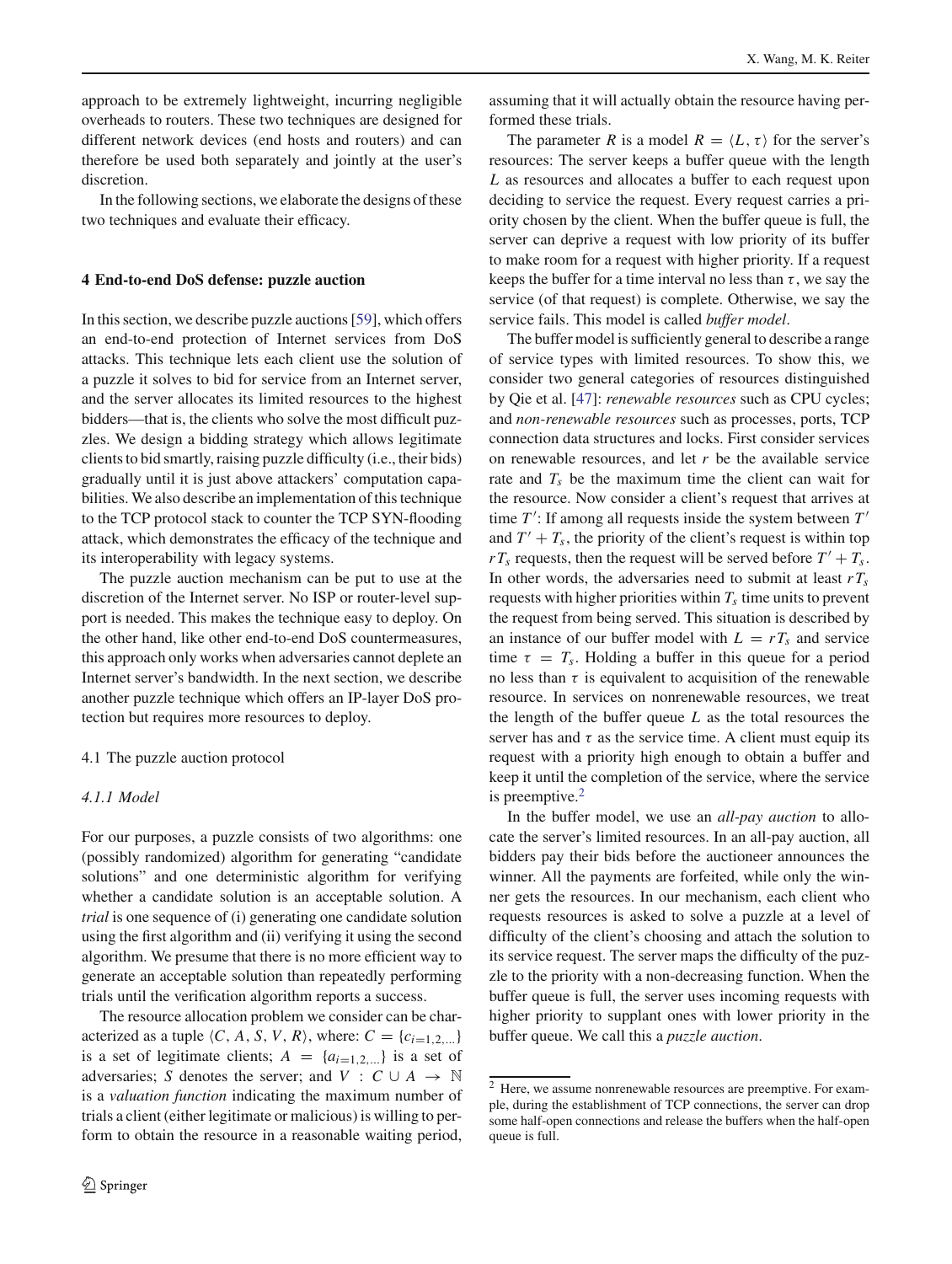# <span id="page-4-0"></span>*4.1.2 The Protocol*

In order to detail our auction protocol, we begin by adopting a particular puzzle type. Here we employ a puzzle similar to that of [\[9\]](#page-18-5), consisting of a "nonce" parameter  $N_s$  created by the server and a parameter  $N_c$  created by the client. A solution to this puzzle is a string *X* such that the first *m* bits of  $h(N_s, N_c, X)$  are zeros, where *h* is a public hash function. We call *m* the *puzzle difficulty*. We presume that generating candidate values for *X* is of negligible computational cost, and so treat the verification of a candidate *X* (i.e., an application of *h*) as the cost of a trial.

In our mechanism, we take this puzzle construction because it allows a client to select the puzzle difficulty it solves. More specifically, many end-to-end protocols have retransmission mechanisms. We exploit this and the above puzzle formulation to design a bidding strategy for clients to complete the service with minimal computation. Specifically, a client can send its first request without solving any puzzle. If the request is declined, the client knows that the server may be under an attack. Thus, it solves a puzzle and resends a new request with the solution. If the request is declined again, the client further increments the puzzle difficulty in the next retransmission. This process continues until either the client completes the service or her valuation  $v_c$  has been reached.

The auction protocol additionally employs the following notation:

- −  $r_c$ : a service request from client  $c \in C$ .
- *BF*: the set of all service requests already in the buffer queue.  $|BF| \leq L$ .
- *DIF*: a function mapping each service request to the level of difficulty of the puzzle solution it contains. For a puzzle solution *X* in  $r_c$ , if the initial *m* bits of  $h(N_s, N_c, X)$  are zeros, then  $DIF(r_c) = m$ . For notational simplicity, we overload the function and denote  $DIF(X) = m$ .
- *CD*: the target puzzle difficulty for the client's request.
- *INIT*: the client's initial target puzzle difficulty.
- *INCR*: the value by which the client increments the target puzzle difficulty for its request.
- $v_c$ : maximum number of hash operations client  $c$  will perform for this service request.

# 1. **Client sends service request:**

- (a) Client *c* sets  $CD = 0$  and  $X = 0$ ; and generates a new client parameter *Nc*.
- (b) Client *c* does a bruteforce search of the puzzle solution with the difficulty level *CD* in the interval  $X \in$  $[0, v_c]$ :

While  $(DIF(X) < CD$  and  $X < v_c$ )  $X = X + 1$ If  $(X = v_c)$  exit and report failure.

Client *c* constructs a request  $r_c$  containing  $N_c$  and  $X$ , and sends the request to *S*.

# 2. **Server allocates resources:**

- (a) Server *S* periodically checks the buffer queue to clear the requests from *BF* that have completed service.
- (b) On receipt of the client request  $r_c$ , server *S* checks the client parameter  $N_c$  in  $r_c$ :

If (any  $r' \in BF$  contains  $N_c$ ) drop  $r_c$  and goto 2(c).

Now server *S* checks *BF*:

If 
$$
(|BF| < L)
$$
  
insert  $r_c$  into  $BF$   
else if  $(\forall r' \in BF : DIFF(r') \ge DIFF(r_c))$   
drop  $r_c$  and goto 2(c)

- else locate a request  $r' \in BF$  with the lowest puzzle difficulty among all requests in *BF*, drop *r* , insert  $r_c$  and goto  $2(c)$ .
- (c) Server *S* sends to client  $\hat{c}$  a notification of service failure which contains the current server nonce  $N_s$ , where  $\hat{c}$  is the client whose request  $r_{\hat{c}}$  has been dropped (if any) at 2(b).

# 3. **Upon receipt of a failure notification, client retransmits:**

Client  $c$  extracts the server nonce  $N_s$  from the message, and increases its bid as necessary:

If 
$$
(CD < INIT)
$$
  
\n $CD = INIT$   
\nelse  $CD = CD + INCR$   
\nGoto Step 1(b).

In the protocol above,  $N_c$  and  $N_s$  play roles similar, but not identical, to nonce identifiers as often used in cryptographic protocols. *Ns* should change periodically, say every *T* time units, to limit the reuse of puzzles (and their solutions). *Nc* is constrained merely to not be in use simultaneously by two different requests. Though the adversary can consecutively reuse a puzzle solution *X* for the same  $N_c$  for up to *T* time units (i.e., before  $N_s$  changes), it still needs to generate at least *L* puzzle solutions of sufficient difficulty in time *T* to flood the server. In practice, enforcing that only *simultaneous* requests bear different values for  $N_c$ , as opposed to all requests, avoids the server needing to store a large list of previously seen nonce identifiers (which could itself pose a DoS opportunity).

The puzzle auction protocol above is efficient in the sense that the client can raise its bid just above the attacker's bids to win an auction. In other words, if the client wins the auction, it wins with the minimum expected computation for the given adversary.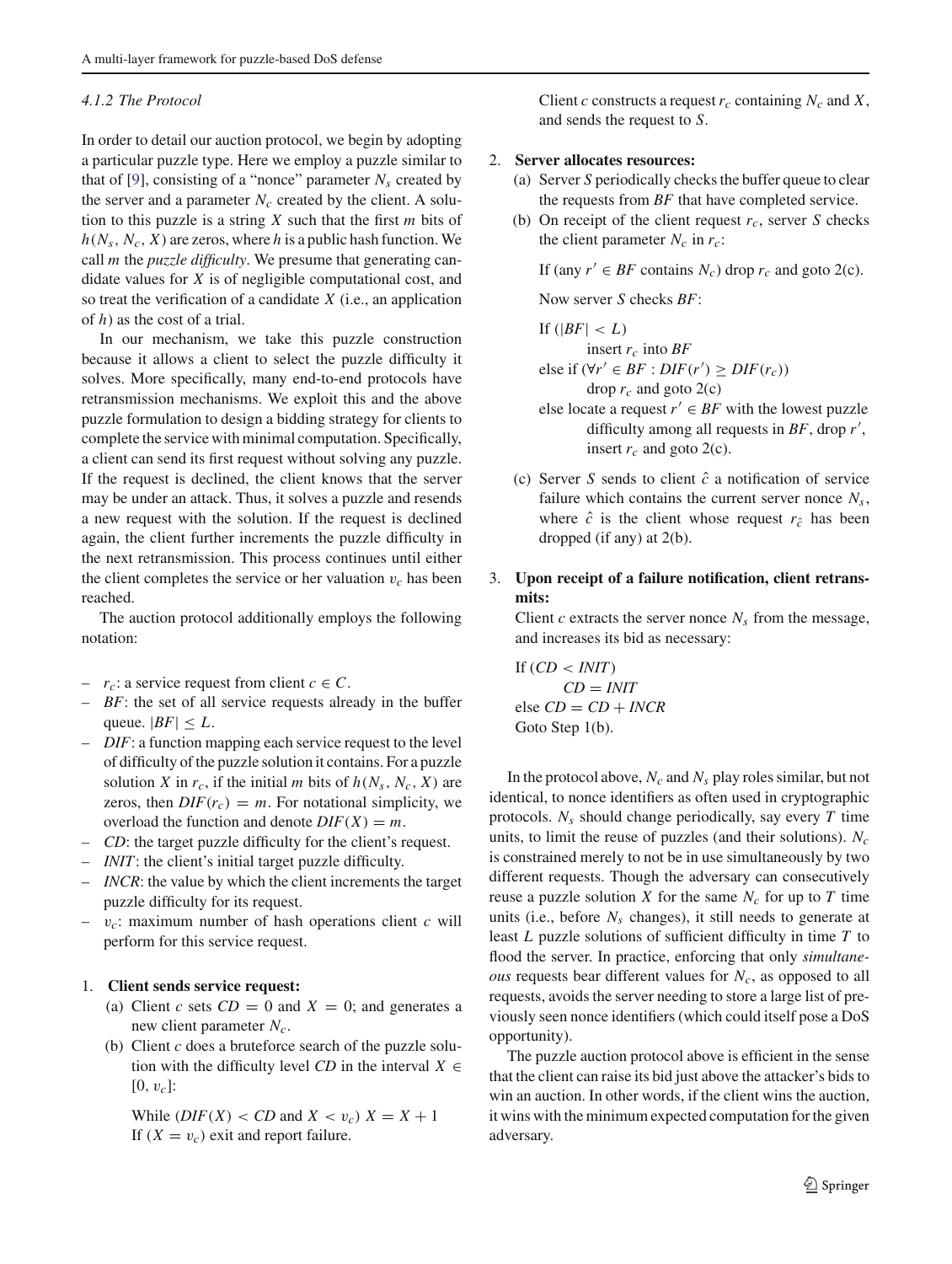### *4.1.3 Security analysis*

Here, we analyze the security of the proposed puzzle auction mechanism. We consider the following setting: An adversary with *Z* zombie computers is trying to attack the server *S* by denying the service over a buffer  $R = \langle L, \tau \rangle$ . Here, we consider  $\tau \ll T$ , where *T* is the duration of the "server nonce period" before  $N_s$  is changed, and for simplicity we consider one legitimate client, i.e.,  $|C| = 1$ . Let  $\xi$  be the event that the legitimate client  $c \in C$  cannot complete the service. The objective of the adversary is to maximize the probability *Pr*{ξ }.

For simplicity, we assume that the client *c* starts bidding at the beginning of a server nonce period, and consequently that the attackers competing with *c* must, as well. Let  $(b_0, b_1, \ldots, b_n)$  be a sequence of bids. The client first bids  $b_0$ . If rejected, it continues to bid  $b_1$  and so on. In total, it retries no more than  $n + 1$  times. In solving a puzzle, we call a hash operation a *hash step*. We further assume that each zombie and the client can perform hash steps at the same rate *s*. We call *s* the *step rate*.

We assume the hash function is a random function (i.e., *random oracle* [\[11](#page-18-18)]). That is, for each input, the hash function independently and randomly (with uniform distribution) maps it to an output in the image space. The only restriction is that the same input always yields the same output. In practice, a good candidate for random oracle is MD5 with its output truncated [\[11\]](#page-18-18). The random oracle model gives us a geometric random variable for the steps used to solve a puzzle. Specifically, to solve a puzzle with initial *m* zero bits, a hash step can be viewed as a Bernoulli experiment with a probability of 2−*<sup>m</sup>* to succeed. Throughout the rest of the paper, we describe and analyze the puzzle auction mechanism with this model.

Let us first look at the adversary's bidding strategy. Let us assume that the adversary has perfect coordination among zombie computers. Therefore, we can view the attacker as a "super computer" whose computing power is equal to the sum of all zombie computers'. That is, the adversary can perform hash operations at the step rate *Zs*.

We say a client *set a bid to difficulty level m* if in solving a puzzle, the client bids with the first solution it found whose difficulty level is no less than *m*. In order for the adversary to cause this bid to be dropped, the adversary must compute *L* bids of difficulty (at least) *m*; we are interested in how long it will take the adversary to generate *L* such bids. Let  $\chi_i^m$  be the random variable describing the number of steps for computing the *i*-th bid in all *L* bids set to difficulty *m*.  $\chi_1^m, \ldots, \chi_L^m$  are i.i.d. random variables. When *L* is large, we can approximate the total steps for computing the *L* bids:  $\sum_{i=1}^{L} \chi_i^m$  with expectation  $E[\chi_i^m]L = 2^m L$ . (During this time, the legitimate client can compute roughly  $s' \approx \frac{2^m L}{Z}$ steps.)



<span id="page-5-1"></span>**Fig. 1** Security of the puzzle auction

To support the above approximation, we need to investigate the probability that the adversary takes fewer steps to compute the *L* puzzles. This is answered by Proposition [1.](#page-5-0)

<span id="page-5-0"></span>**Proposition 1** *The probability of solving no less than L puzzles with difficulty at least m in* 2*m*−1*L steps is no more than*  $exp(-\frac{1}{6}L)$ .

Proposition [1](#page-5-0) shows that the attacker's probability to set *L* bids to difficulty *m* within  $2^{m-1}L$  steps drops exponentially w.r.t. the length of the buffer queue *L*. For example, if the server has  $L = 1024$  buffers, the attacker's chance to overbid is less than *e*<sup>−</sup>170.

For simplicity, we ignore the adversary's probability to set all *L* bids to *m* within  $2^{m-1}L$  steps when buffer queue is sufficiently long. On this basis of this approximation assumption, we estimate the upper bound of the attacker's probability to launch a DoS attack with the following theorem.

<span id="page-5-2"></span>**Theorem 1** *Under the Approximation Assumption, for legitimate client c with step rate s, service time* τ *and a bid sequence*  $(b_0, b_1, \ldots, b_n)$ *, the probability that the attacker can successfully prevent the client from completing service is*

$$
Pr\{\xi\} < (1 - 2^{-b_0})^{\frac{2b_0 - 1_L}{Z} - \tau s} \prod_{i=1}^n (1 - 2^{-b_i})^{\frac{(2^{b_i - 1} - 2^{b_{i-1} - 1})_L}{Z}} \tag{1}
$$

Figure [1](#page-5-1) further illustrates that the probability of attack increases with the number of zombies and decreases with the buffer size.

### 4.2 Implementation to TCP protocol stack

In this section, we describe our implementation of the puzzle auction mechanism in the TCP protocol stack of the Linux kernel, specifically version 2.4.17. Our implementation effectively defends against connection-depletion attacks on TCP, preserves compatibility with the original protocol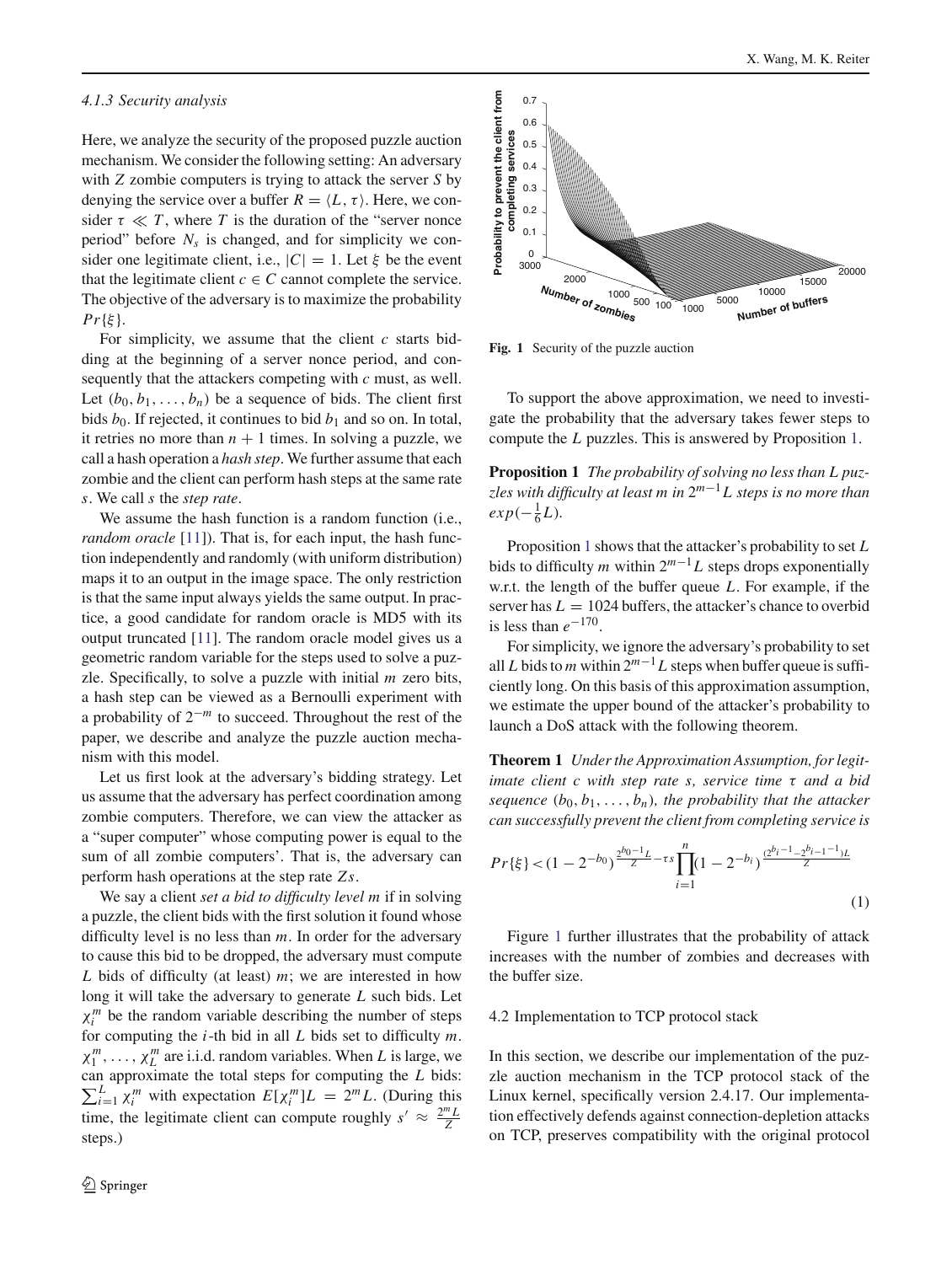and introduces only negligible overheads to the server. Our approach is also interoperable to a degree with clients having unmodified kernels.

To embed our protocol into the TCP protocol stack, the first problem we need to solve is how to determine the client parameter  $N_c$  and the server parameter  $N_s$ . When establishing a TCP connection, the server decides whether a packet belongs to an existing connection or half-open connection according to its source IP address (SIP), destination IP address (DIP), source port (SP), destination port (DP) and the initial sequence number (ISN). In other words, the server does not allow two connections from the same client for the same ports and the same initial sequence number. Therefore, we can take these parameters, i.e., SIP, DIP, SP, DP and ISN, as the client parameter  $N_c$ . This treatment prevents clients from using the same puzzle to make two connections simultaneously. Moreover, it also simplifies the process to verify a puzzle: No extra work is necessary for detecting repeated client parameters because the existing classifier that filters incoming packets automatically does the job.

The server nonce  $N_s$  is supposed to change after each nonce period. A straightforward construction is to hash a server secret with a timer which increases for every nonce period. This guarantees that the server nonce changes periodically. Moreover, so as to make an adversary's task more difficult when it cannot eavesdrop on responses to requests bearing a spoofed IP address, we add the client's IP address to the input of the hash function for generating the server nonce. Thus, clients with different IP addresses are given different server nonces. If the adversary sends requests with spoofed IP addresses and cannot intercept the server responses, it will not obtain correct server nonces to compute solutions to puzzles.

To achieve compatibility, we advocate embedding the puzzle auction protocol into the communication flows of the original protocol. In practice, this is feasible because there are numerous *covert channels*in network protocols. In a TCP header, several fields can be used to carry the server nonce and the puzzle solution. During the three-way handshake, the SYN packet from the client has its acknowledgement sequence number empty, into which a 32-bit puzzle solution can be placed. We also take the RST packet as the failure notification and insert the server nonce  $N_s$  into its 32-bit sequence number field and, if a larger  $N_s$  is desired, in the window size and/or urgent pointer fields (for a total of up to 64 bits).

We roughly describe the TCP puzzle auction as follows: A client first sends a SYN packet without a puzzle solution to the server. After receiving the packet, the server first checks the puzzle difficulty to determine the priority of the request (i.e., the difficulty of the puzzle solved, which should be small, since the client did not intentionally solve a puzzle), and then adds the request to the half-open queue if the buffer queue is not full. Otherwise, the server drops a request with the lowest priority (probably the new packet) and sends back a RST packet with the server nonce generated according to the client's IP address. The receiver of the RST packet uses the server nonce to increase its bid (i.e., compute a puzzle) and retransmits a new SYN with the puzzle solution. If the request is declined again, the client further raises its bid and does a retransmission again. This process continues until the client either receives the SYN-ACK or runs out the maximal number of retransmissions preset by the protocol.

A drawback for client puzzles is that the client needs to install puzzle-solving software. If implemented within the network protocol stack, this may require modifying every client's kernel. Our implementation, however, mitigates this problem: In the TCP puzzle auction protocol, the server determines the puzzle difficulty of a packet by computing  $h(N_s, SIP, DIP, SP, DP, ISN, X)$ . For a client without a puzzle-solving kernel, the puzzle solution *X* is fixed in each connection effort. However, it is still able to change the puzzle difficulty with different ISNs. TCP requires that each new session start with a more or less random ISN for preventing TCP hijacking [\[12\]](#page-18-19). A client can generate a new ISN by simply starting a new session. Our protocol supports launching new sessions consecutively by using a RST packet to immediately reset the client without a puzzle-solving kernel, thus saving it from doing exponential backoff. By resetting new sessions to query the server with different ISNs, a client will finally hit a puzzle difficulty high enough to complete a connection in most cases. This can be viewed as another strategy to solve puzzles that is undertaken by clients unaware of the puzzle mechanism: Instead of performing hash operations itself, the client treats the server as an oracle to test its solution. We call this strategy *bid and query*. [3](#page-6-0)

A problem, however, is that the attackers also can take this strategy. More seriously, they do not need to wait for the answer of the query (SYN-ACK or RST) and thus can continuously generate numerous packets in hopes that many of them can get into the queue. However, this approach is limited by the server's bandwidth. For example, let us look at a 1 Gbps network. Since the shortest TCP/IP packet is 64 bytes, the maximal packet rate of this network is no more than 1,953,125 packets per second (pps). In the Linux TCP implementation, the server drops "old" half-open connections (i.e.,

<span id="page-6-0"></span><sup>3</sup> Semantically, a RST packet usually indicates to the client that no server is listening to a port, thus discouraging the client from reconnecting. To preserve these semantics for a client with a puzzle-solving kernel, a puzzle auction server can signal a dropped bid in some of the unused bits of the corresponding RST header. In the absence of this signal, the client can interpret the RST as meaning there is no server process listening on that port, as usual. A client without a puzzle-solving kernel, on the other hand, will attempt a connection for a preset number of times (without exponential backoff, and so this should proceed quickly) and stop after a number of tries without success.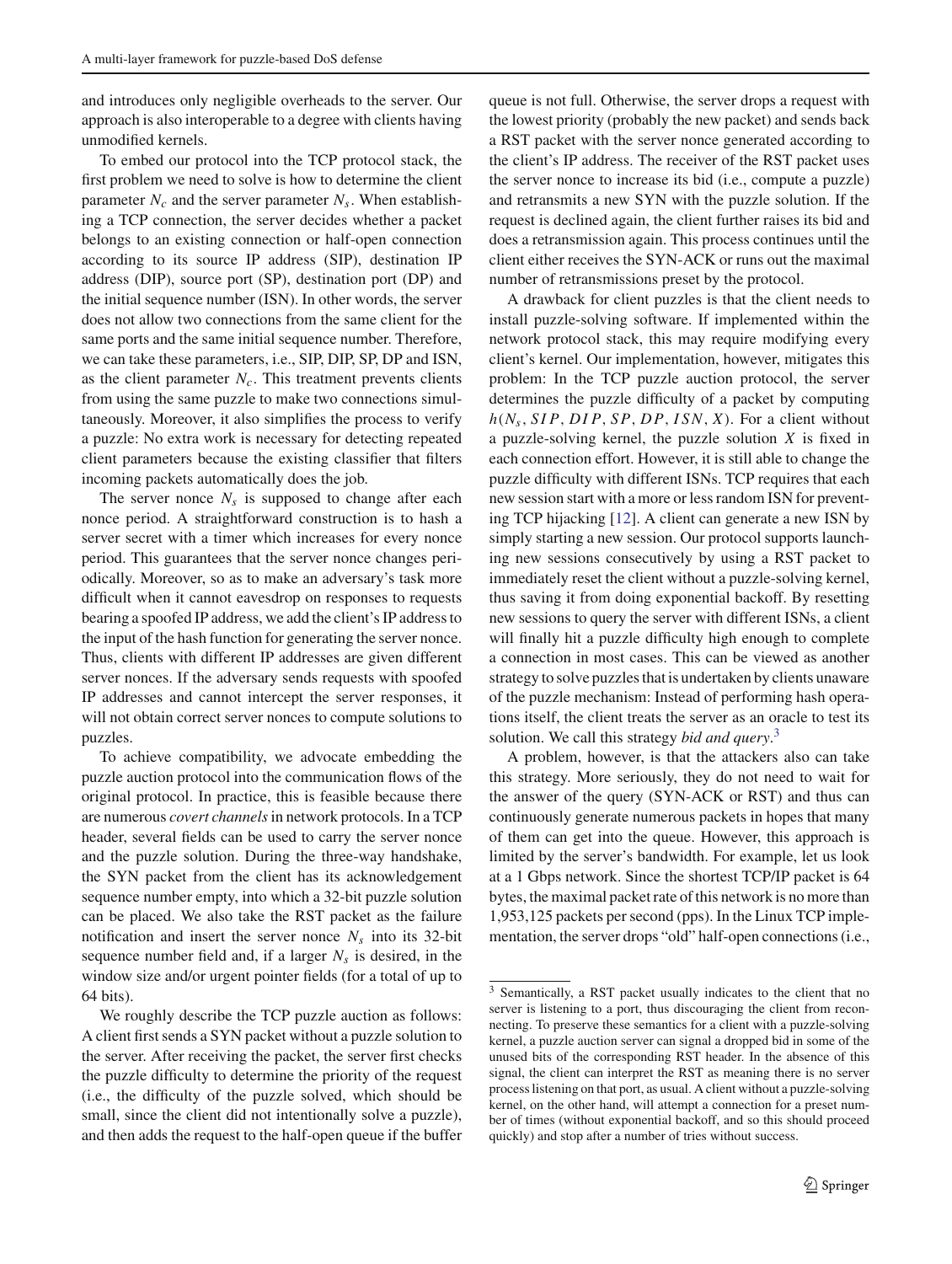that have timed out after sending the SYN-ACK at least once) when the queue is full. This may take only 9 s, during which the adversary can submit 1, 953, 125  $\times$  9 packets. Since in expectation, only about  $1/2^m$  of these will bear puzzles of difficulty at least *m* (supposing the adversary is choosing them randomly), if  $L > (1, 953, 125 \times 9)/2^m$  then the adversary will probably fail to consume all *L* buffers with puzzles of difficulty at least m using this strategy. For example, if  $L = 1024$ then a legitimate client will probably be able to succeed with a bid of only  $m = 15$ , which the legitimate client can generate in roughly 5 s using repeated queries to the server, assuming a round trip time (RTT) of 200 microseconds.

That said, if the attackers can generate such a large throughput, they do not need SYN flooding to attack the server, because they can already exhaust the server bandwidth. This is interesting because it is widely believed that SYN flooding needs a relatively small number of packets and thus is very easy to launch. Our TCP puzzle mechanism, however, raises the bar to this kind of threat and makes it potentially harder to exploit than bandwidth-exhaustion attacks.

# 4.3 Experimental evaluation

In this section, we report our experimental study of the puzzle auction mechanism in a network environment. Our setup contains three computers: a client, a server and an attacker. The client is an obsolete Pentium Pro 199MHz machine with 64MB memory. The server has an Intel PIII/600 with 256MB memory. Both computers have a 2.4.17 kernel, either a standard one or a customized one with our puzzle auction mechanism. The attacker is strong, having two Intel PIII/1GHz CPUs and 1GB memory. It is also equipped with Linux kernel 2.4.17. Roughly speaking, the attacker has computing power ten times the client's. All these computers are attached to a 100Mbps campus network.

The objectives of this empirical study are: (1) evaluation of the overhead of the puzzle mechanism, (2) test of the performance of the system under SYN flooding attacks.

We first study the overhead of the puzzle auction mechanism. When a SYN packet is entering the system, the server first determines its priority. To avoid keeping too much information in the kernel, we configure the server to compute the server nonce for a request on the fly. Therefore, the server needs to take two hash operations to find out the priority of a request: one for the nonce and the other for the puzzle difficulty. The extra costs here are just a little bit above the two hash operations. In our experiment, we made 1,000 consecutive connections each to the server with standard kernel and our customized kernel. The standard kernel gave us the average connection time of 250.8 microseconds. The puzzle auction kernel had an average time of 255.4 microseconds. This empirical evaluation shows that the extra costs brought in by the puzzle auction mechanism are almost negligible: only 4.6 microseconds.

The second experiment is on system performance in the presence of attackers with different computing power. In standard Linux, when a server is under a SYN flood attack, the kernel reduces the number of SYN-ACK retransmissions to two, so as to drop old requests quickly and make room for new requests. That is, a half-open connection may be held about 9 s (3 s for the first timeout and 6 s for the second). In our experiment, we first set the server's retransmission number under attack to 2 and then further reduced it to only one, which took about 3 s to discard a half-open connection after the half-open queue became full. We refer to the first server setting as *Setting 2* (i.e., two retransmissions) and the second as *Setting 1*. The server has a half-open queue with the buffer size of 1,024 and mapped puzzle difficulty levels to priority levels as follows: difficulty levels 0, 1, 2, 3, 4, 5, 6 and 7 to priority level 0; 8, 9, 10 and 11 to 1; 12 and 13 to 2; all difficulty levels *k* above 13 to  $k - 11$ .

On the attacker, we installed SYN flooding code capable of generating attack traffic with puzzles of varied difficulty levels. In the experiment, the attacker launched 5 attacks each on the server with different retransmission settings. These attacks set puzzle difficulty to 0, 8, 12, 14, 15. Without solving puzzles, the attacker started SYN flooding at a packet rate of 7,000 pps. This rate easily brought down a server with the standard kernel. With the difficulty level of 8, the attacker was still able to flood the server at the packet rate more than 5,000 pps. However, its capability to generate packets was greatly impaired when the puzzle difficulty went above 12.

In the experiment, we tested two bidding strategies on the client: bid and query (BQ) and incremental bidding (IB). The BQ client had a standard kernel and a small program which made sequential and consecutive connections to the server. The IB client had a puzzle-solving kernel which automatically increased bids via retransmissions. Each experiment lasted until the client completed 500 connections successfully. After each successful connection, the client reset the connection and waited for a period randomly drawn from a uniform distribution between 0 and 150 milliseconds before trying again (so that the next attempt would not immediately reclaim the "opening" that closing the connection created). The *connection time* was measured to the point when the connection succeeds, and was restarted when the following connection attempt was initiated. The *average connection time* was computed by averaging the connection time over the 500 successful attempts.

Our experiment compared the average connection time of these two strategies in various attack and retransmission settings. The results are presented in Fig. [2](#page-8-0) bottom, where the X-axis indicates the difficulty level of the puzzles solved by the attacker and the Y-axis is the average connection time for the client. If the attacker did not solve puzzles at all, the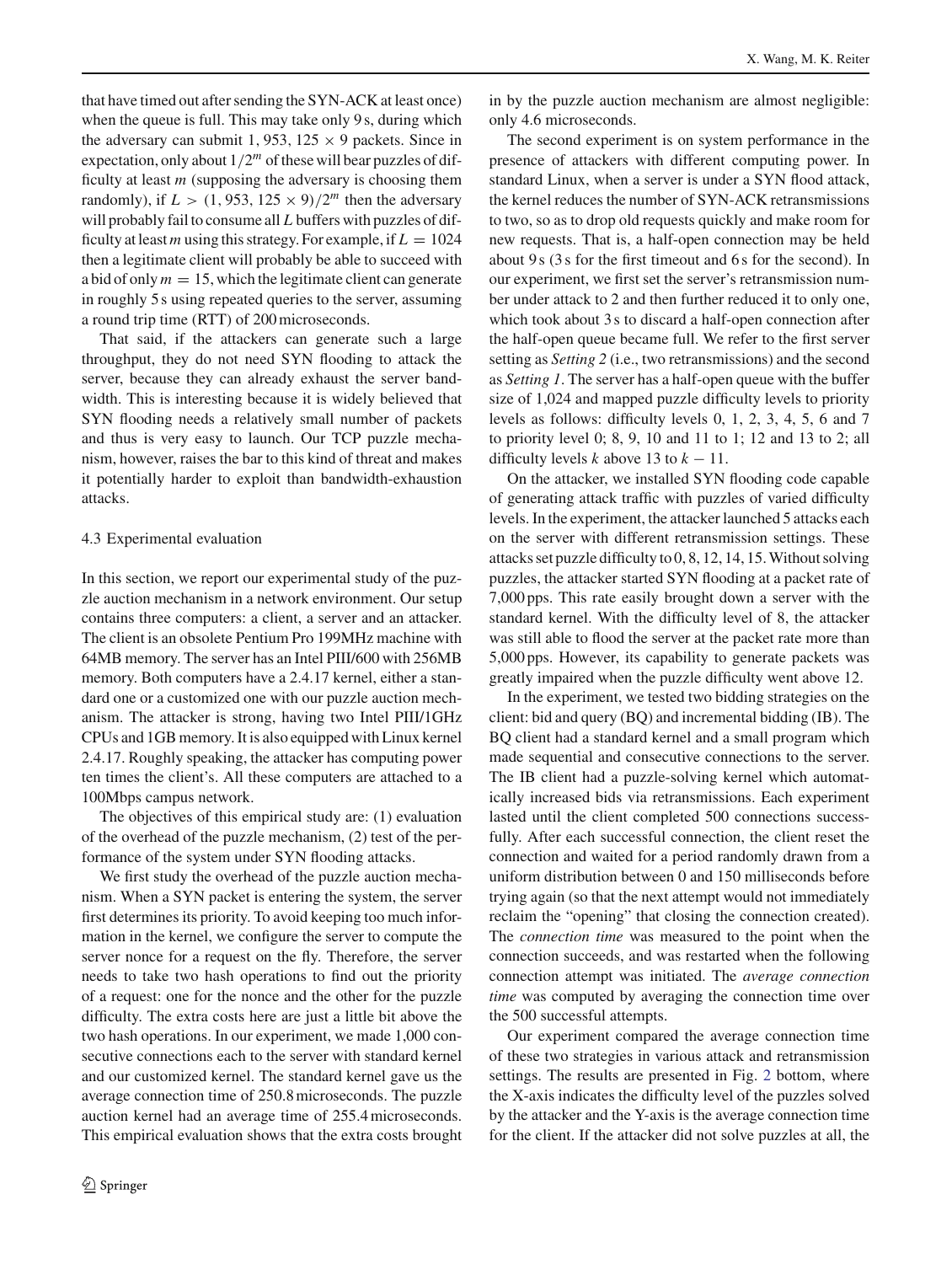

<span id="page-8-0"></span>**Fig. 2** *Top* Overheads of puzzle mechanism. *Bottom* Average connection time for BQ and IB w.r.t different retransmission settings in the server

client completed connections quickly: In either setting, the average connection time is around 30 milliseconds (ms) for BQ client and 1.3 ms for IB client. With the attacker's bids rising, the connection time was prolonged. For BQ client, the peak came when the attacker set the puzzle difficulty level to 8, 66.737 ms in Setting 2 and 40.581 ms in Setting 1. IB client, however, suffered the maximal delay at difficulty level 12, 58.308 ms in Setting 2 and 28.738 in Setting 1. The expected connection time dropped after the peaks, down to less than 500 microseconds at puzzle difficulty of 15. In general, the client performed well with the puzzle auction server. Even in the presence of strong attacker, a successful connection costs less than 0.1 s on the average.

Although BQ performs comparably to IB, this largely owes to the short RTT in the experiment. Once the server sits outside the client's network, a RTT on the order of milliseconds will raise the connection time. In addition, a BQ client consumes significantly greater server resources. Thus, we emphasize that this should be considered at best a temporary approach to enable a client without a puzzle-solving kernel to participate in puzzle auctions.

# **5 Router-level DoS defense: congestion puzzles**

Puzzle auctions do not suffice when adversaries are capable of generating a large amount of traffic to deplete a victim's bandwidth. In this section, we describe another puzzle technique which works on the IP level and can therefore mitigate the threat of bandwidth exhaustion attacks. This technique, called *congestion puzzles* (CP), is designed for Internet routers to control congestion flows without explicitly detecting attack traffic.

An assumption we made in our research is that adversaries cannot eavesdrop on most legitimate clients' flows. In practice, monitoring a large fraction of legitimate clients' flows is difficult in wide area networks. This assumption allows us to employ very lightweight authentication schemes using sequence numbers or authentication "cookies".

In the follow-up sections, we first survey the CP mechanism, then elaborate on its individual components and finally evaluate this technique theoretically and empirically.

### 5.1 Congestion puzzles

The puzzle type we adopt for congestion puzzles is identical to what is described in Sect. [4.1.2,](#page-4-0) which requires a server to periodically update its nonce. We call such a period the *nonce period*.

In order to transmit packets on a congested route, a client should install a *puzzle client* program. This is an application program that interacts with the operating system only through the standard application programming interface (API). This greatly enhances its ease of deployment: e.g., it could be automatically installed from trusted web sites. A client would have incentives to install this program because it increases the client's likelihood to get her packets through during network congestion. In the rest of this paper, we refer to a client with the puzzle client software installed as a "puzzle client".

The CP mechanism is mainly implemented in routers. A puzzle router will trigger the CP mechanism when an outbound link experiences sustained severe congestion, which can be detected by standard methods (e.g., [\[42](#page-19-5)]). For instance, a router may monitor the loss rate on the link: If the loss rate exceeds a threshold for several seconds, the router activates the puzzle mechanism.

Once activated, the CP mechanism distributes puzzle parameters (such as a server nonce and difficulty level) to clients, requiring computation flows (puzzle solutions) for traffic traversing the congested link. The manner in which these parameters are sent to the appropriate clients is detailed in Sect. [5.1.1.](#page-9-0) At a puzzle router's interface, a *puzzle-based rate*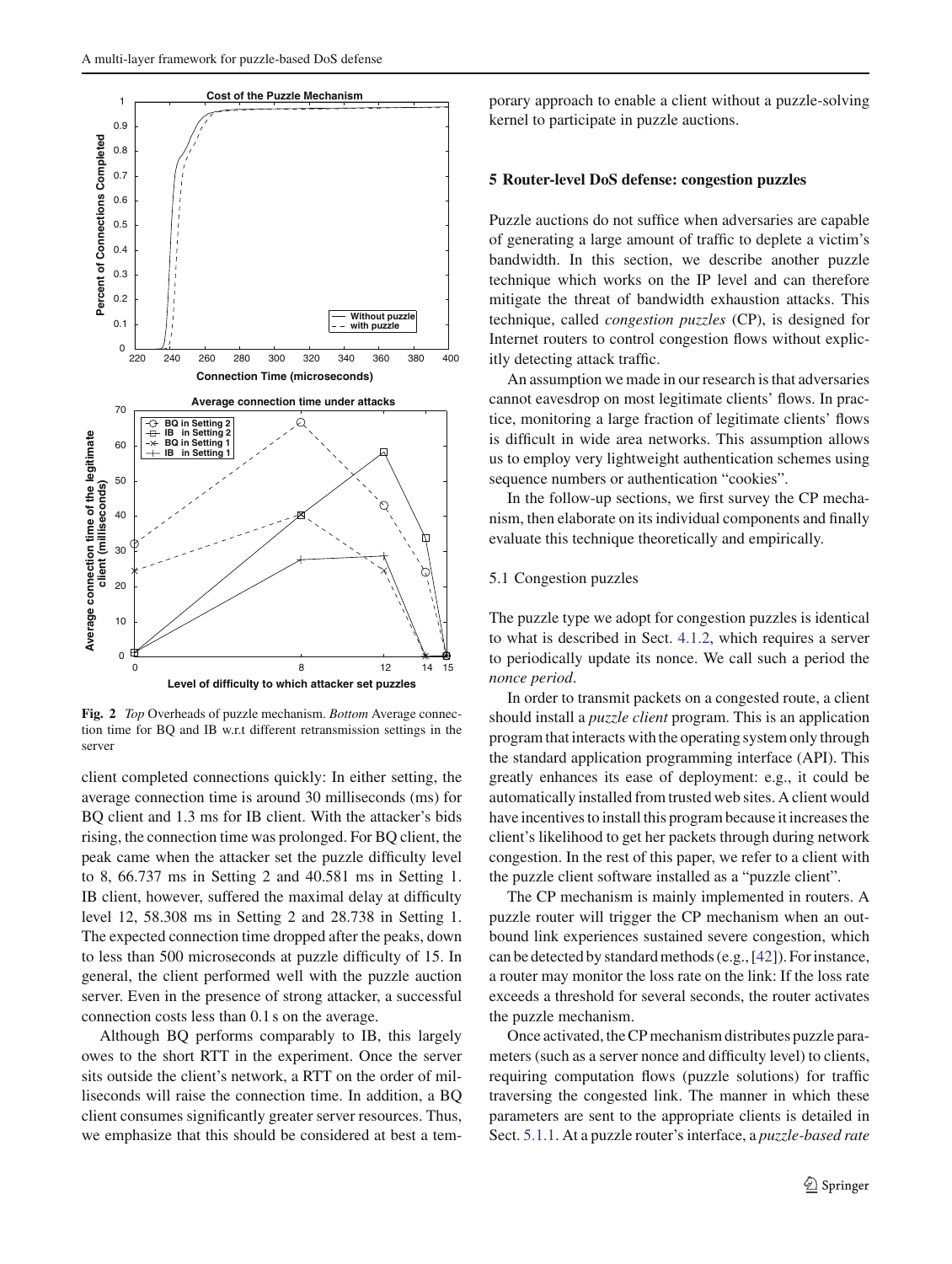*limiter* (PRL) controls the rate of the inbound bit flows on the basis of the computation flows. We describe this mechanism in Sect. [5.1.2.](#page-10-0)

During a bandwidth-exhaustion attack, a single router usually cannot protect its bandwidth alone. Our solution lets the router push congestion control requests to its upstream routers, which can help prevent the attack flows from converging to the congested router. This is achieved using a *distributed puzzle mechanism* that allows puzzle routers to generate and distribute puzzles and to validate puzzle solutions in a distributed way. We present this mechanism in Sect. [5.1.3.](#page-10-1)

# <span id="page-9-0"></span>*5.1.1 Puzzle distribution*

A congested router needs to propagate a congestion notification and puzzle parameters to the sources (puzzle clients) of the responsible traffic. Moreover, it needs to periodically update its server nonce at these puzzle clients. Here, we present an algorithm that achieves these goals efficiently.

Our algorithm is based on ICMP messages [\[46\]](#page-19-35). ICMP is a set of control protocols that provide feedback about problems in Internet communication. An example is PING in which a client sends an echo request to a server to test whether it is reachable; upon receiving the echo, the server replies with the request message. The ICMP header starts with an 8-bit *type* field that determines the rest of the header; so far, 41 of the 255 available type values have been used by various protocols [\[10](#page-18-20)]. The PING echo request (ICMP type 8) also has a 16-bit identifier field and a 16-bit sequence number field to aid in matching echos and replies.

Our approach defines two new types of ICMP messages, a *probe packet* and a *puzzle-solution packet*, by which a puzzle client communicates with a congested router. These messages are constructed similar to PING messages, except that they are identified through new type values. A puzzle client uses probe packets to solicit a congestion notification and initial puzzle parameters from a congested router. A puzzle client uses a puzzle solution packet to deliver puzzle solutions to the router. A puzzle client further takes advantage of puzzle solution packets to solicit updated puzzle parameters. So as to permit seamless transition between puzzle parameter updates, routers permit overlapping nonce periods so that both old and new puzzle parameters are allowed for use during a transition period. We denote this transition period by *T* .

Upon issuing one of these message types, the puzzle client generates and includes a random string called an *authentication cookie* in the message payload. Using this cookie, any router receiving the message can include this cookie in any response to the client, to authenticate itself to the client.<sup>[4](#page-9-1)</sup> In

addition to an authentication cookie, a probe message contains a payload of blank space, of length equal to that needed to store puzzle parameters (the difficulty level and server nonce). A puzzle-solution packet contains puzzle parameters, a puzzle solution and blank space for updating puzzle parameters. How routers process these messages is described below.

*Monitoring.* Each puzzle client monitors network activity of its local system. Whenever the client system visits an IP address, the puzzle client sends probe messages to that address periodically. If there is no congestion, these messages are silently dropped by either the destination host or the router directly connected to that host.

*Distributing congestion notifications.* Once a puzzle router detects congestion on one of its outbound links, it generates a server nonce, activates a puzzle-based rate limiter (Sect. [5.1.2\)](#page-10-0) and admits a constant flow of probe messages to the congested link from each of its inbound interfaces. For every probe message received, the router inserts the server nonce and puzzle difficulty into its payload (in addition to the authentication cookie), and changes the type of the message to PING echo request. This message will therefore elicit a PING reply to the client containing these parameters.

# *Updating puzzle parameters*

- Upon receiving a PING reply, the puzzle client first checks the reply with the authentication cookie it contains. If correct, the client stops probing and starts sending puzzle solution packets to the IP address it is visiting (Sect. [5.1.2\)](#page-10-0).
- Upon receiving a puzzle solution packet, the congested router utilizes the puzzle in a rate limiting algorithm; see Sec. [5.1.2.](#page-10-0) If the router has updated its server nonce and/or requested difficulty level, it places these new values into the packet payload (along with the authentication cookie), sets the packet type to PING echo request, and forwards it. This message will thus elicit a PING reply from the destination host to inform the client of the new puzzle parameters.
- If a puzzle client does not receive any PING replies within a period  $\mathscr{T}$ , it stops sending puzzle solution packets and starts sending probe messages.

The cost of puzzle distribution is modest. The extra traffic caused by probe messages takes only a small portion of bandwidth because a probe packet will typically be much smaller than the packets in a communication flow. To add or update puzzle parameters in a packet, a router only needs to overwrite existing payload fields.

<span id="page-9-1"></span><sup>4</sup> Recall that adversaries are assumed to have only limited capability to eavesdrop and intercept legitimate clients' packets. Other authentication mechanisms, once deployed, also can be used in our approach.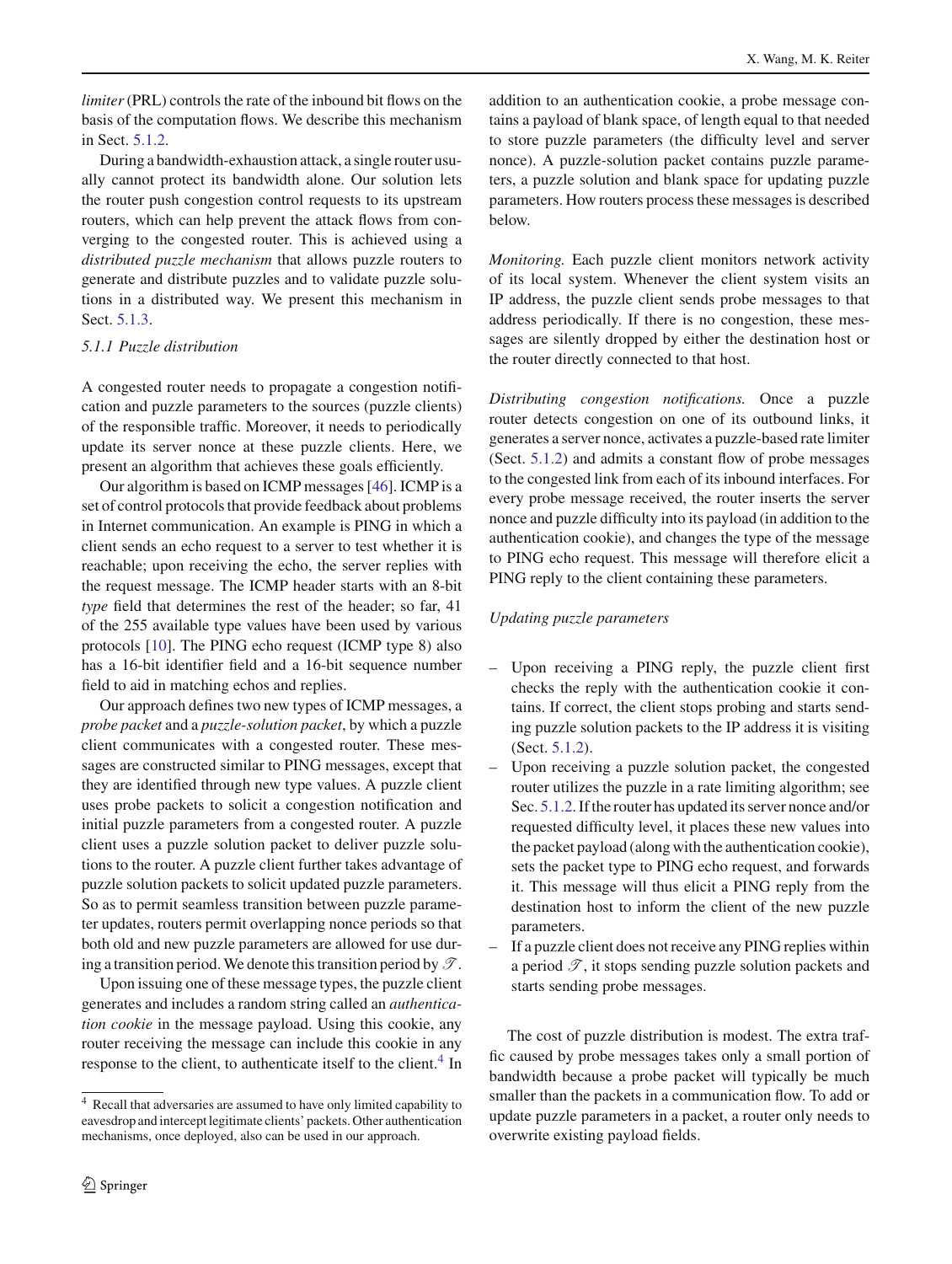

<span id="page-10-2"></span>**Fig. 3** Puzzle-based rate limiter

### <span id="page-10-0"></span>*5.1.2 Puzzle-based rate limiter*

During a bandwidth-exhaustion attack, every puzzle client sending packets through a congested link is supposed to generate a virtual "computation flow". The average rate of this computation flow  $\sigma_c$  (average number of hash operations per second) is tied to the rate of the client's bit flow σ*<sup>b</sup>* (bytes per second) through a public *control function F*:  $\sigma_b \leq F(\sigma_c, d)$ , where *d* is the difficulty level of puzzles. *F* is an increasing function of σ*<sup>c</sup>* and a decreasing function of *d*. Under the random oracle model, we have the average number of hash operations for finding a solution is  $2^d$ . Therefore, a simple construction of the control function is as follows:  $F(\sigma_c, d) = \alpha 2^{-d} \sigma_c$ , where  $\alpha$  is a parameter called *control ratio* measured by *bytes per hash operation*. The control ratio describes the relation between bit flow and computation flow. For example,  $\alpha = 10,000$  means that to sustain a bit flow of a rate  $\sigma_b = 10,000$  bytes/second, the client is expected to perform 2*<sup>d</sup>* hash operations/second, equivalent to solving at least one puzzle no easier than *d* per second on the average.

A puzzle router uses the control function to limit the rate of *congestion flows*(flows heading toward the congested link) at its network interfaces. This mechanism is called *puzzle-based rate limiting* (PRL). Without direct observation of computation flow, PRL estimates  $\sigma_c$  as  $\sigma_p 2^d$ , where  $\sigma_p$  is the rate of puzzle solutions no easier than *d*. Specifically, PRL implements a *token bucket* and a *virtual waiting queue* at each network interface. For every inbound puzzle-solution packet carrying a correct puzzle solution, PRL adds  $\alpha$  tokens to the token bucket at its inbound interface. An inbound packet will be forwarded toward the congested link by removing number of tokens equal to the packet size from the token bucket. When the tokens are depleted, PRL decides on the fate of the packet according to the virtual waiting queue. If there is sufficient room for queuing the packet, PRL forwards it. Otherwise, PRL discards it. We illustrate the mechanism in Fig. [3.](#page-10-2)

If a puzzle router needs to forward puzzle-solution packets to the next hop (Sect. [5.1.3\)](#page-10-1), these packets also need to be rate limited by the token bucket because they also belong to the congestion flows, even though the puzzle solutions they carry are part of computation flows. This prevents adversaries from using puzzle packets to aggravate the congestion.

The CP mechanism may control the high-bandwidth flows by tuning puzzle difficulty *d*. PRL has two thresholds:  $th_2$ *th*<sub>1</sub>. If the loss rate of  $\sigma_l$  bits/s at the congested link exceeds  $th_2$ , PRL raises  $d$  until the loss rate drops just below  $th_2$  but above  $th_1$ . If  $\sigma_l < th_1$ , PRL starts to reduce *d*. PRL may raise *d* quickly to suppress attack flows, while lowering *d* slowly and carefully to prevent intermittent attacks. A problem here is that the puzzle difficulty *d* only gives a very coarse control of the congestion flows, suppressing  $\sigma_b$  exponentially. This can be complemented by fine-tuning the control rate  $\alpha$  to maximize the bandwidth utilization.

The idea of PRL is to constrain the upper bound of  $\sigma_b$  with σ*<sup>c</sup>* and *d*. For this purpose, *it is not important for a puzzle router to determine whether a particular puzzle solution is correct or not, as long as the router can make a good estimate*  $of \sigma_c$ . Therefore, the router only needs to randomly sample some of the puzzle-solution packets to estimate the ratio of wrong solutions. We will elaborate on this in Sect. [5.2.](#page-11-0)

The basic PRL mechanism does not differentiate between congestion flows according to their source IPs: As long as they arrive on the same network interface and are destined to the same congestion IP (the destination IP or IP prefix to which a significant fraction of traffic is destined<sup>5</sup>), they are all controlled by the same token bucket. This gives adversaries opportunities to "free ride" on legitimate clients' puzzle solutions, i.e., if their attack traffic arrives on the same interface as the legitimate clients'. This problem would be mitigated with the wide deployment of puzzle routers, since they can better separate the bit flows from different sources based on inbound interfaces. However, when only a few routers have implemented puzzles, free riding could be significant.

Here, we design a simple algorithm to mitigate this problem, called *IP caching*. For each interface, a puzzle router randomly caches a small set of source IPs or IP prefixes from the incoming puzzle-solution packets. For each IP or IP prefix cached, PRL employs a separate token bucket (called *IP bucket*) to control its bit flow. The rest of the congestion flows are handled by a *main bucket* in the same manner as the basic PRL. PRL updates its IP cache with a *least frequently used* (LFU) algorithm: When the cache is full, the IP whose bucket has the fewest tokens added within some period will be merged into the main bucket, to make room for another IP bucket.

### <span id="page-10-1"></span>*5.1.3 Distributed puzzle verifications*

During a bandwidth-exhaustion attack, a router usually cannot protect itself alone. A cooperative solution, which

<span id="page-10-3"></span><sup>5</sup> This IP adress or IP prefix can be obtained using an approach proposed in [\[42](#page-19-5)].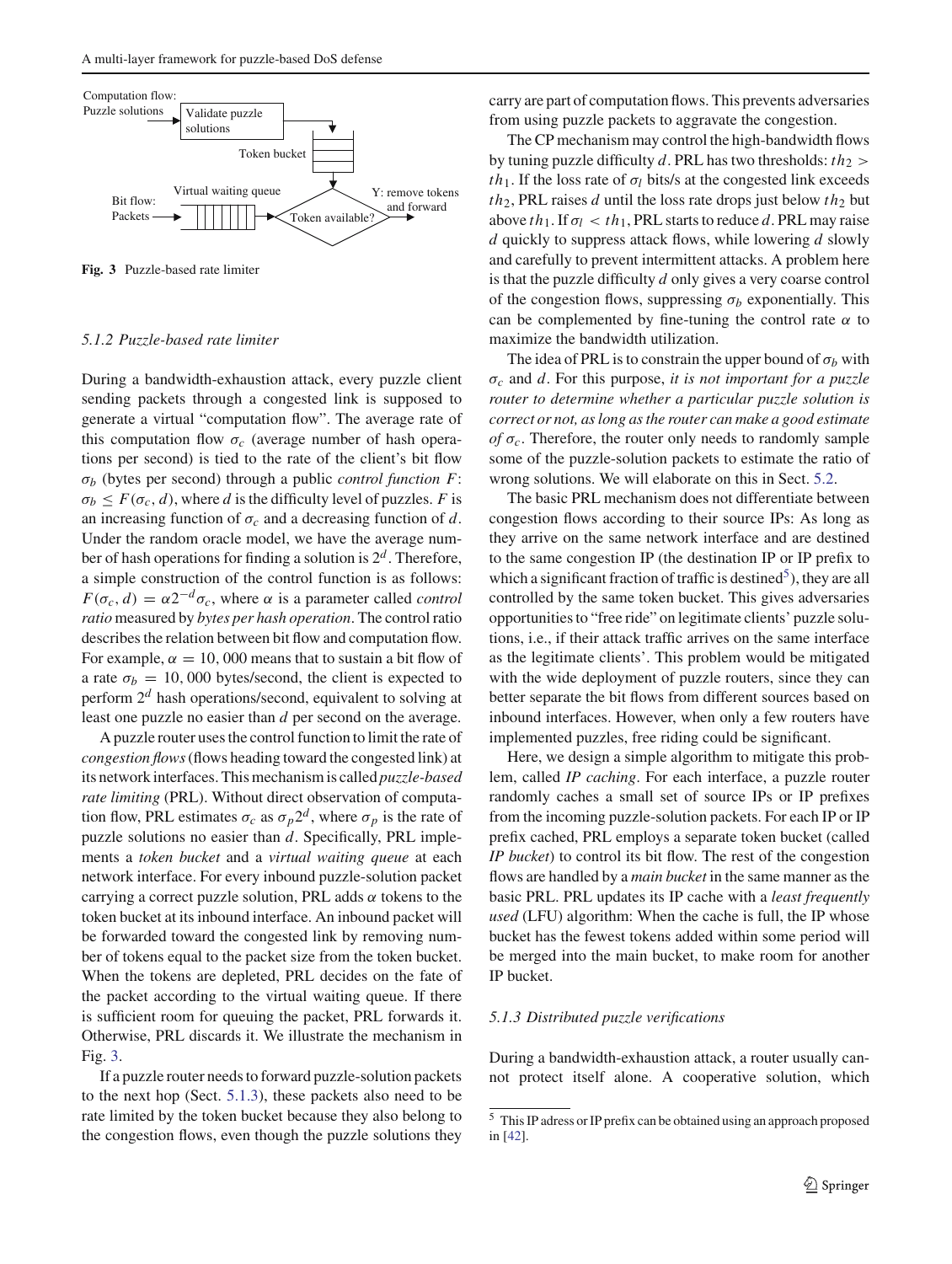involves upstream routers to help throttle the attack flows, could offer better defense [\[32](#page-19-21)]. At a high level, a congested puzzle router may pass a *congestion notification* including congestion IPs and its puzzle parameters to upstream routers, requesting that they activate PRL to prevent attack flows from converging. This, however, may not work well if adversaries manage to send duplicate puzzle solutions through different paths to the victim. Since individual routers do not have a global view, they cannot determine whether a puzzle solution has already been used on another routing path, and thus are unable to prevent the attack flows from reaching the congested router. In this section, we present a *distributed puzzle mechanism* (DPM) to counter this attack.

Our distributed puzzle mechanism requests individual puzzle routers on the puzzle distribution paths to generate their own *path nonces* and attach them to the congestion notification during the puzzle distribution phase. On the path from the congested router to a client, we denote the path nonce of the *i*th router (starting from the first router upstream of the congested router) by  $N_i$ . We call the sequence  $N_s|N_1|N_2\cdots|N_{i-1}|N_i$  router *i* receives from its downstream routers[6](#page-11-1) (including itself) the *nonce sequence*.

For two nonce sequences  $\Phi_1$  and  $\Phi_2$ , we denote by  $\Phi_2 \in$  $\Phi_1$  if  $\Phi_2$  is a prefix of  $\Phi_1$ ; we also denote the part remaining after deleting the contiguous sequence  $\Phi_2$  from  $\Phi_1$  by  $\Phi_1-\Phi_2$ . Following we describe the distributed puzzle mechanism through the actions taken by puzzle router *i*.

Upon receiving a congestion notification *M* on interface *I*

- 1. Randomly generate a path nonce *Ni* , append it to *M* and save the nonce sequence  $\Phi_i = N_s |N_1| \cdots |N_i$  and the congestion IPs.
- 2. Forward *M* to the upstream neighbors from which packets with congestion IPs come.
- 3. Activate PRL on all inbound interfaces except *I* to control the flow with congestion IPs.

Upon receiving a probe packet, process as a normal probe packet, using  $\Phi_i$  as the server nonce.

Upon receiving a puzzle-solution packet with a nonce sequence  $\Phi = N_s \vert N_1 \vert \cdots \vert N_k \vert N_c$ 

- 1. if  $(\Phi_i \notin \Phi)$  then drop the packet and return.
- 2. if  $(\Phi \Phi_i)$  appeared before) then drop the packet and return.
- 3. Validate the puzzle solution (Sect. [5.2.1\)](#page-11-2) and then save  $\Phi - \Phi_i$  for checking repeated puzzles.
- 4. Forward the puzzle-solution packet to the next hop.

For solving puzzles or validating solutions, nonce sequences are treated as server nonces. Each router *i* also



<span id="page-11-3"></span>**Fig. 4** Probabilistic Validation. "A:*p*" refers to an event A (Yes or No) that happens with a probability *p*

takes the sequence of path nonces starting from its upstream neighbor to the puzzle client (i.e.,  $\Phi - \Phi_i$ ) as the client nonce, which we call the *client nonce sequence*.

By using path nonces, DPM gives different responders different puzzles (nonce sequences), thus preventing the adversary from replaying the solutions via different paths.

### <span id="page-11-0"></span>5.2 Implementation costs

In this section, we show that with a proper management, the overheads of the CP mechanism (in terms of both computation and memory) can be easily afforded by a modern router.

### <span id="page-11-2"></span>*5.2.1 Probabilistic validation of puzzle solutions*

Essentially, our puzzle-based rate limiting controls the rate of bit flow  $\sigma_b$  according to the rate of computation flow  $\sigma_c$ . This implies that a puzzle router does not need to know whether a particular puzzle solution is correct, as long as it can reasonably estimate  $\sigma_c$ . Probabilistic validation (PV) is based on this idea. Specifically, a puzzle router employs a *sampling probability pc* to determine whether to validate an inbound puzzle-solution packet; if the packet goes without being validated, the router tosses another coin biased to a *false probability pe* (see below) to decide whether to add tokens into the token bucket or not. This process is illustrated in Fig. [4.](#page-11-3)

The false probability  $p_e$  represents the ratio of false puzzle solutions contained in the current computation flow, which is estimated from puzzle solutions sampled in the recent past. This raises two research questions, however: (1) how to choose the sampling probability  $p_c$  and (2) how to estimate the false probability *pe*.

Intuitively, one can use a constant  $p_c$ , that is, sample every puzzle-solution packet with the same probability. This treatment, however, does not work well due to the variation in the arrival rate of these packets that the router must accommodate. In particular, an adversary may produce a large volume of such packets in an effort to depleting a puzzle router's CPU resources. Therefore, we employ a *dynamic sampling probability* such that when the arrival rate is within a puzzle router's processing capability, most puzzle solutions will be

<span id="page-11-1"></span> $6$  Recall  $N_s$  is the nonce of the congested router.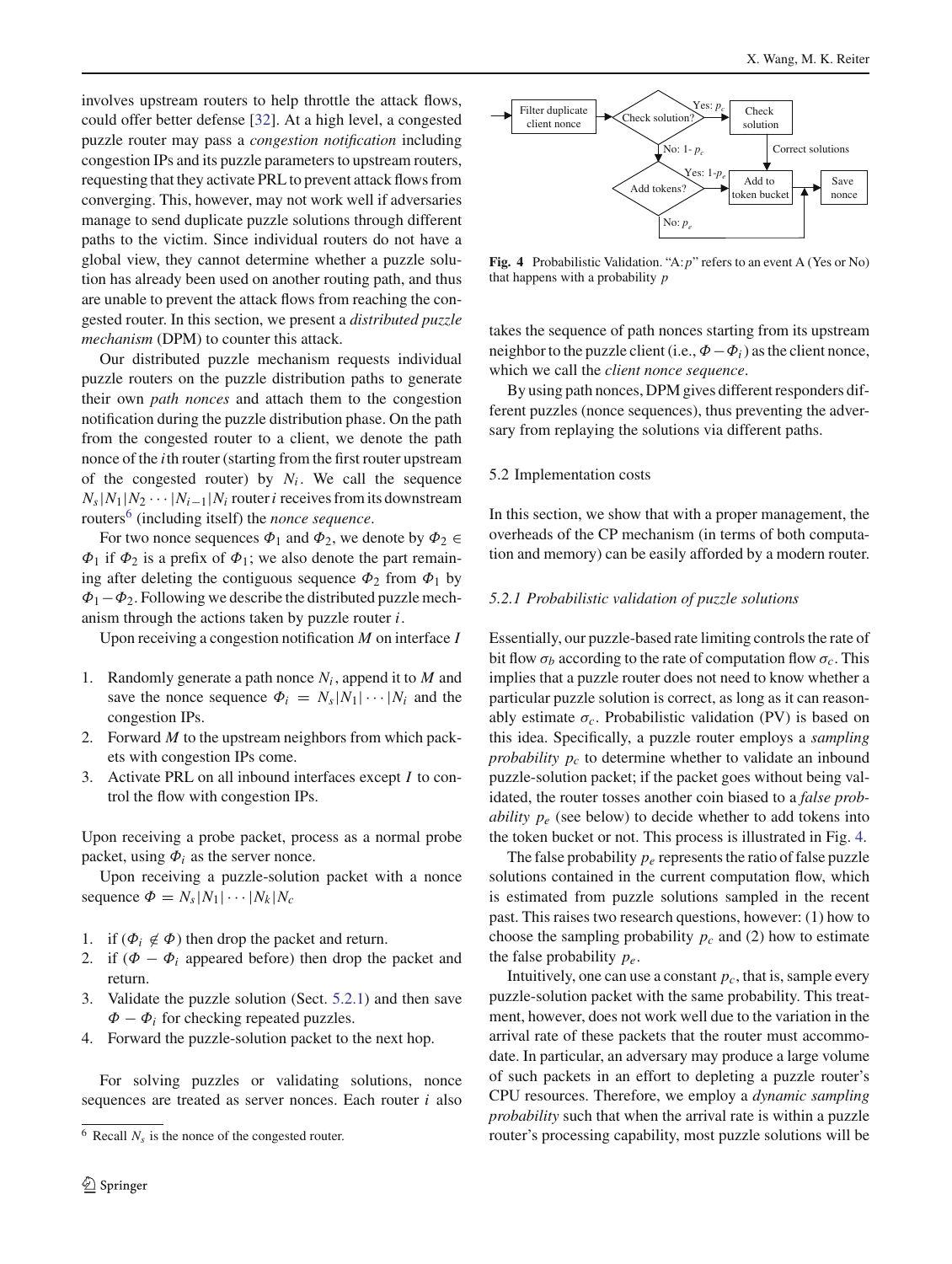validated. When the arrival rate grows, the router reduces the number of samples to protect its CPU resources.

We design a very simple dynamic sampling method. At time *t*, a puzzle router first estimates the packet arrival rate of puzzle-solution packets  $\sigma_a^t$  with a typical exponential-averaging rate estimator [\[54](#page-19-36)]. Then, the router compares  $\sigma_a^t$ with a *sampling index* η, which roughly indicates the average number of hash (e.g., MD5) computations the router is willing to perform in one second for every interface, to compute the sample probability at time *t* as  $p_c^t = \min\{\frac{\eta}{\sigma_a^t}, 1\}$ . This sampling probability changes dynamically with the packet arrival rate of puzzle-solution packets.

A follow-up question is how to estimate the false probability *pe*. Since every sample has been chosen with a different probability, a simple averaging over all the validation results gives a biased estimate of the ratio of false puzzle solutions. Here, we present two simple estimators which works well with dynamic sampling: *weighted averaging* (WA) and *exponential averaging* (EA).

At time *t*, WA averages the validation outcomes of the sampled puzzle solutions, weighted by the inverse of the sample distribution over all puzzle-solution packets received before *t*. In other words, it gives the samples drawn with small  $p_c$  heavy weights and these with large  $p_c$  light weights.<sup>[7](#page-12-0)</sup> Specifically, WA works as follows. The router keeps the total number of puzzle-solution packets received before  $t: \Theta_t$ and the sum of all the sampling probabilities before  $t: W_t =$  $\sum_{t' \leq t} p_c^{t'}$ . On validating a puzzle solution at time *t*, the router increases the total number of samples:  $n \leftarrow n+1$  and updates a value *V*. If the puzzle solution is correct,  $V \leftarrow (1 - \frac{1}{n})V$ ; otherwise,  $V \leftarrow (1 - \frac{1}{n})V + \frac{1}{np_c^t}$ . Then the estimate of the false probability  $p_e^t$  can be computed as:  $p_e^t = \min\{\frac{W_t V}{\Theta_t}, 1\}.$ The router can reset all the parameters whenever the congested router changes the puzzle difficulty.

Sometimes, adversaries may change their strategy during a DDoS attack. For example, they could honestly solve puzzles initially, and then suddenly produce large numbers of false solutions. In this case, an estimator that can quickly adapt to the adversary's behavior is desired. One such estimator that works well in practice is exponential averaging. EA is as simple as follows: If the router samples a correct puzzle solution at time *t*, then  $p_e \leftarrow (1 - \lambda)p_e$ ; otherwise,  $p_e \leftarrow (1 - \lambda)p_e + \lambda$ , where  $0 < \lambda < 1$  is a small constant. The idea of EA is to bias the false probability towards the most recent observations. Therefore, it reflects

the adversaries' recent strategy. It does not even need to compensate for the dynamic sampling, given that an appropriate  $\lambda$  is chosen to give a weight to the new sample. In our experiments, we have observed that EA achieved a slightly better performance than WA.

Both EA and WA make a good estimate of  $\sigma_c$  with a very small number of samples. Our experiments show that during a bandwidth-exhaustion attack, a router sampling no more than [8](#page-12-1)0 puzzles per second (80 MD5 operations $\delta$ /second) controlled congestion flows effectively. Such computing loads would effect a modern router negligibly. For example, a route-switch processor (RSP) of Cisco 7500 series router [\[2\]](#page-18-21) has a MIPS 4600 CPU with a clock speed ranging from 100 to 250 MHz. In his paper on MD5 performance [\[57](#page-19-37)], Touch shows the performance of optimized MD5 on a comparable CPU MIPS 4400 (with a clock speed 150 Mhz) can achieve a rate of about 51.2 Mbps. A puzzle-solution packet usually does not exceed 100 bytes. Therefore, performing 100 MD5 operations per second takes only about 0.16% of the router's CPU time.

#### *5.2.2 Minimizing the memory for storing client nonces*

In order to prevent adversaries from reusing puzzle solutions, a puzzle router is expected to keep all client nonce sequences (except those in invalid puzzle solutions) throughout a nonce period. This may constitute a considerable memory expense. In this section, we show how to use a space-efficient data structure called *Bloom filter* [\[14\]](#page-18-22) to compress the required storage to a size acceptable to a modern router.

A Bloom filter is implemented using a large bit vector with *m* bits. The bit vector initialized to zeros. For every new puzzle-solution packet, the Bloom filter employs *k* independent uniform hash functions to map the client nonce sequence to *k* bits in the vector and then sets each of these bits to 1. Bits can be set multiple times.

A duplicate client nonce sequence can be easily detected by computing the *k* bits with *k* hash functions. If any one of these bits is zero, the client nonce sequence has not appeared before within the current nonce period. If all bits have been set, it is highly likely that the puzzle solution is duplicate. It is possible that some unused nonce happens to collide with these stored in the Bloom filter, thereby causing a *false positive*. However, the probability of the false positives can be controlled.

The hash functions implemented in the Bloom filter can be very light-weight, e.g., much more efficient than MD5, since no cryptographic strength is required for these hash functions. Specifically, it does not have to be difficult to find the preimage given a hash image. Previous research presents

<span id="page-12-0"></span><sup>7</sup> Essentially, WA and dynamic sampling are similar to the *importance sampling* in statistics, which concentrates sampling on the important part of a dataset. The difference is that in a DDoS attack, it is hard to tell which part of a computation flow is important: Adversaries with perfect coordination among their zombies can manipulate the flow. Here, the dynamic sampling just serves for protecting routers from exhausting its computing resources.

<span id="page-12-1"></span><sup>8</sup> MD5 operation here refers to the operation of computing an MD5 hash function with the puzzle parameters as input.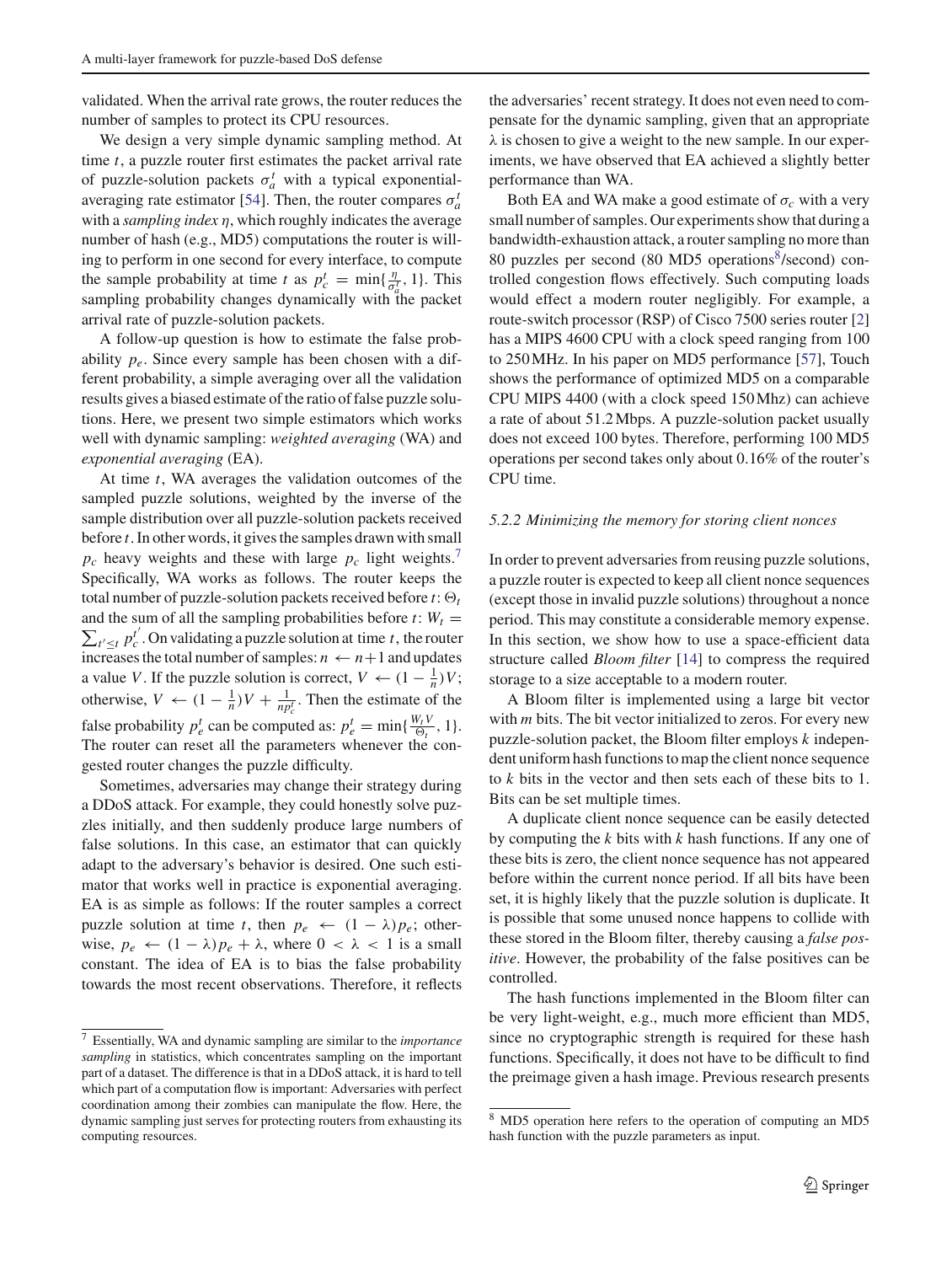promising candidates, e.g., the salted CRC-32 [\[52\]](#page-19-12), which can perform at link speed.

One prominent property of a Bloom filter is that there is an explicit tradeoff between the size of the filter and the probability of false positive. Let *n* be the maximal number of nonces a puzzle router plans to store. After the Bloom filter is full, the probability of a false positive is:  $P = (1 - (1 - \frac{1}{m})^{kn})^k$  $\approx (1 - e^{\frac{-kn}{m}})^k$ . For example, with  $m = 16n$  and  $k = 8$ , the false positive probability is about 0.00058. This gives legitimate clients 25 hops away a mistaken reject rate less than 0.015.

Modern routers could afford the memory for implementing a Bloom filter. Snoeren et al. even suggest to use this method to record the trace of every packet traversing a core router [\[52\]](#page-19-12). Their research further shows that mere software support is sufficient for slow-to-medium speed routers (up to OC-12). With proper hardware support, it works for fast routers (OC-48 and faster) [\[49](#page-19-38)]. Our approach only records the trace of nonces in a nonce period and thus requires smaller memory in general.

For example, a Cisco 7500 series router has a packet switching capability of up to  $2.2 M$  packets/second.<sup>[9](#page-13-0)</sup> Given a  $(m/n)$  ratio of 16, if all these packets are puzzle solutions, a puzzle router needs 88 MB memory to keep all the client nonce sequences within a nonce period of 20 seconds. On the other hand, even the memory on a single RSP can be extended to 256 MB or more [\[2\]](#page-18-21). Actually, this throughput of puzzle-solution packets is unreasonable because these packets are used to reserve the bandwidth. Therefore, a puzzle router can use some standard rate limiter [\[42](#page-19-5)] to limit the arrival rate of puzzle-solution packets to an appropriate ratio of its switch/forward capability, before the puzzle flow is processed by PRL. Here we take a ratio of  $\frac{\kappa}{\alpha}$ , where  $0 < \kappa \le \alpha$  is a constant. With  $\kappa = 1 \alpha = 10,000$ , the size of the Bloom filter is reduced to 1.1MB, which can be easily built into modern routers.

### 5.3 Evaluation

In this section, we evaluate the performance of congestion puzzles under bandwidth-exhaustion attacks. Our experiment is based on NS-2 [\[1](#page-18-23)], the most widely used network simulator, and CAIDA's Skitter map [\[17](#page-18-24)], a traceroute map of real Internet topologies. Due to the limitations of NS-2, we had to keep the scale of our simulation within thousands of nodes. However, we also limited the bandwidth of congested link to only 20Mbps. We believe that a realistic network with higher bandwidth (e.g., 1Gbps) could withstand larger scale attacks by using our techniques.

From the skitter map, we randomly selected 1,500 paths. Each path ends with an end host. We randomly chose 500 hosts as legitimate clients. The number of zombies was set to 100, 300, 500, 800 and 1,000. Their locations were also randomly drawn from the end hosts.

On the basis of the 1,500 paths, we constructed a network with NS-2. A congested link which was the adversaries' target connected a web server to the network. The bandwidth of the congested link was set to 20 Mbps and every other link to 30 Mbps. Each legitimate client simulated traffic for browsing web pages with the NS-2 web traffic generator. Each adversary produced UDP packets at a constant rate of 300 Kbps to target the congested link. The minimum rate of the attack traffic (with 100 adversaries) was 30 Mbps and the maximum rate (with 1,000 adversaries) was 300 Mbps.

The congested router has a nonce period of 20 s. Each end host installed a puzzle-client agent. On receiving congestion notification, each puzzle client started to continuously solve puzzles of the difficulty level *d* given by the congested router. We set the time to perform one MD5 operation to 10 microseconds. Each puzzle client determined the number of MD5 steps *n* for finding a puzzle solution according to a geometric random variable with a distribution  $(1-2^{-d})^{n-1}2^{-d}$ . This realistically simulated the puzzle-solving delay. After solving a puzzle, the puzzle client sent a puzzle-solution packet to the congested router.

# *5.3.1 Puzzle difficulty*

We first evaluated the performance of congestion puzzles using different levels of puzzle difficulty. Figure [5](#page-14-0) top depicts the impact of puzzle difficulty (*x*-axis) on the legitimate clients' packet acceptance rate (the number of packets sent vs. the number of packets received by the web server). Here, difficulty level 0 represents the case without congestion puzzles. We note that the sending rates of both attackers and legitimate clients are unaffected by the puzzle solving difficulty, as puzzle solving (by puzzle clients) is decoupled from application traffic, though obviously difficulty impacts this traffic reaching the target.

Without puzzles, legitimate clients stood little chance to connect to the web server. The situation improved with increase of the puzzle difficulty. When there were less than 300 zombies, the peak of the acceptance rate arrived with  $d = 18$ , more than 90%. In the presence of more zombies, more difficult puzzles were expected for choking the attack flows. Especially, in the case that the number of zombies exceeded that of the legitimate clients, we needed  $d = 20$  to secure an acceptance rate above 85%. Higher difficulty levels were unnecessary and adversely affected legitimate clients' packet acceptance rates.

Adversaries' traffic was substantially controlled with the increase of puzzle difficulty. This is presented in Fig. [5](#page-14-0)

<span id="page-13-0"></span> $9\text{ The length of the packet is usually set to } 1000 \text{ bits.}$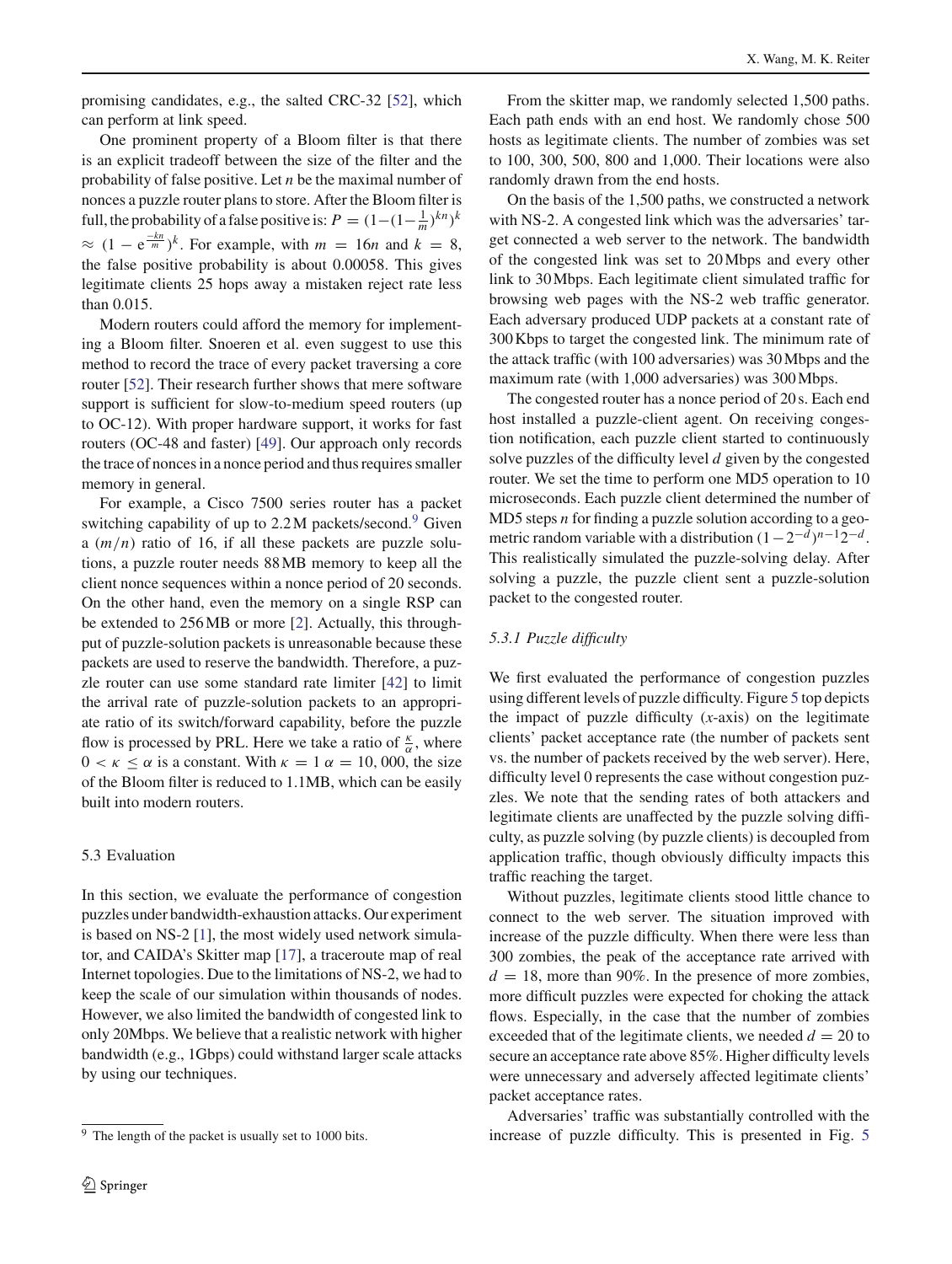

<span id="page-14-0"></span>**Fig. 5** Impact of puzzle difficulty on the packet acceptance rate: *top* Legitimate clients, *bottom* Adversaries

bottom. This experiment suggests that by tuning puzzle difficulty appropriately, congestion puzzles can effectively contain a bandwidth-exhaustion attack.

### *5.3.2 Partial deployment*

In this experiment, we investigated the performance of congestion puzzles when puzzle routers were only partially deployed. In these experiments, we randomly chose some percentage of routers out of the network as legacy (nonpuzzle) routers. However, we fixed the routers close to the congested router (within five hops) to be puzzle routers; deployment was "partial" only further away. We believe this setup will reflect a situation that might occur in practice were congestion puzzles adopted, in which puzzle routers are deployed in clusters to defend important stub networks. Note that these routers are included in the calculation of the percentage of legacy routers. In this context, we tested



<span id="page-14-1"></span>**Fig. 6** Legitimate client acceptance rate for partial distribution: *top* without IP caching, *bottom* with IP caching

congestion puzzles with and without IP caching, which helps achieve a fine-grained control of the inbound flows when adversaries attempt to free ride on legitimate clients' computation flows.

We present the experimental results in Fig. [6,](#page-14-1) in which the *x*-axis represents the percentage of legacy routers out of all the routers in the network, and the *y*-axis is the acceptance rate of legitimate clients' packets. In the cases that the number of zombies did not exceed that of legitimate clients, we set the puzzle difficulty  $d = 19$ , otherwise, we set  $d = 20$ .

The figure on the top describes the experiment without IP caching. Legitimate clients' acceptance rate decreased with the increase of the percentage of legacy routers. Until the legacy routers took 50% of the whole network, the acceptance rate kept above 60% even with 1,000 zombies. The mechanism also performed well with a small number of zombies. For example, with 90% legacy routers and 100 zombies, near 70% acceptance rate was achieved. However, a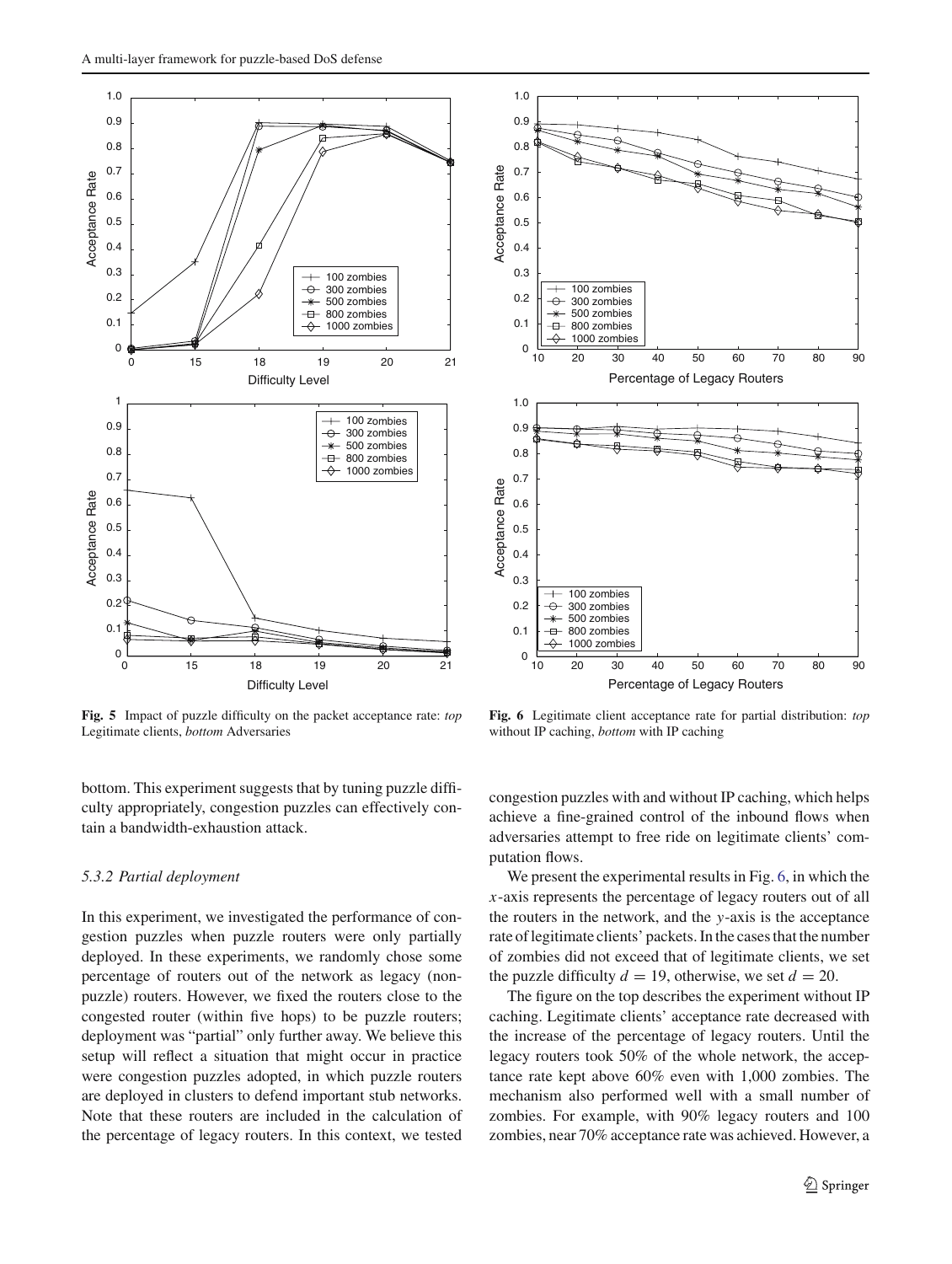minimal deployment (90% legacy routers) plus a large number of zombies (1,000) intensified the free riding problem, thereby reducing the acceptance rate to about half.

The free-riding problem could be effectively suppressed with IP caching. In the figure on the bottom, we show the results of the experiment in which each puzzle router randomly cached 10 IPs/port. This treatment made the mechanism perform well even when only a very small fraction of routers supported puzzles: With 1,000 zombies and 90% legacy routers, more than 70% of legitimate clients' packets were still able to reach the web server in spite of the bandwidth-exhaustion attack.

# *5.3.3 Performance of probabilistic validation*

In this experiment, we empirically studied the idea of probabilistic validation when zombies generated false puzzle "solutions".

We considered the adversaries with two strategies. With a stationary strategy, each zombie decided on whether to generate a false puzzle solution according to a fixed probability *p* drawn uniformly at random. With a dynamic strategy, a zombie randomly chose two probabilities  $p_1 < p_2$  and a switching time  $0 < t < 20$ , and generated false puzzle solutions with  $p_1$  before *t* and then switched to  $p_2$ .

We evaluated PV with dynamic sampling and either the weighted averaging (WA) or exponential averaging (EA). To protect routers from spending computation on a flow containing hardly any correct puzzle solutions, we set a policy that once a router made more than 300 samples from a puzzle solution flow and found its false probability always above 0.95, the router would stop checking the flow and drop all the packets.

In Fig. [7,](#page-15-0) we present the experimental results. In the experiment, we fixed the number of zombies to 1,000 and set the puzzle difficulty to 20. The *x*-axis in the figures gives the sampling index, a rough indication of the maximal number of MD5 operations each router was willing to perform per network interface every second. The top figure shows the case with stationary adversaries. WA was pretty sensitive to the sampling index. It performed well after the index exceeded 20. In contrast, EA behaved in a more stable fashion, only varying a little (about 5%) while the index increasing from 5 to 30. Both estimators helped the CP mechanism achieve more than 85% acceptance rate with large index.

Surprisingly, adversaries gained nothing from the dynamic strategy. Actually, both WA and EA performed better there. Two factors might have contributed to this result. First, both estimators (especially EA) might be quite capable of catching up to the adversaries' strategy. Second, since we measured the acceptance rate over the packets transmitted in



<span id="page-15-0"></span>Fig. 7 Legitimate client acceptance rate for probabilistic validation: *top* stationary strategy, *bottom* dynamic strategy

the whole nonce period, the adversaries' relatively honest behavior (before switching time *t*) might help to improve the final result.

In both experiments, routers made few samples. The maximal MD5 rate was lower than 80 per second for the most heavily-loaded router; the average rate was lower than 10 per second. Such computation load is very affordable for a modern router.

### **6 Incentive engineering**

Intuitively, it seems that an adversary only needs to obtain more zombies to defeat puzzles. This, however, comes with costs. Here, we present a very simple game-theoretic analysis which shows that the puzzle technique can actually engineer Internet users' incentives and make a large-scale attack more difficult to happen.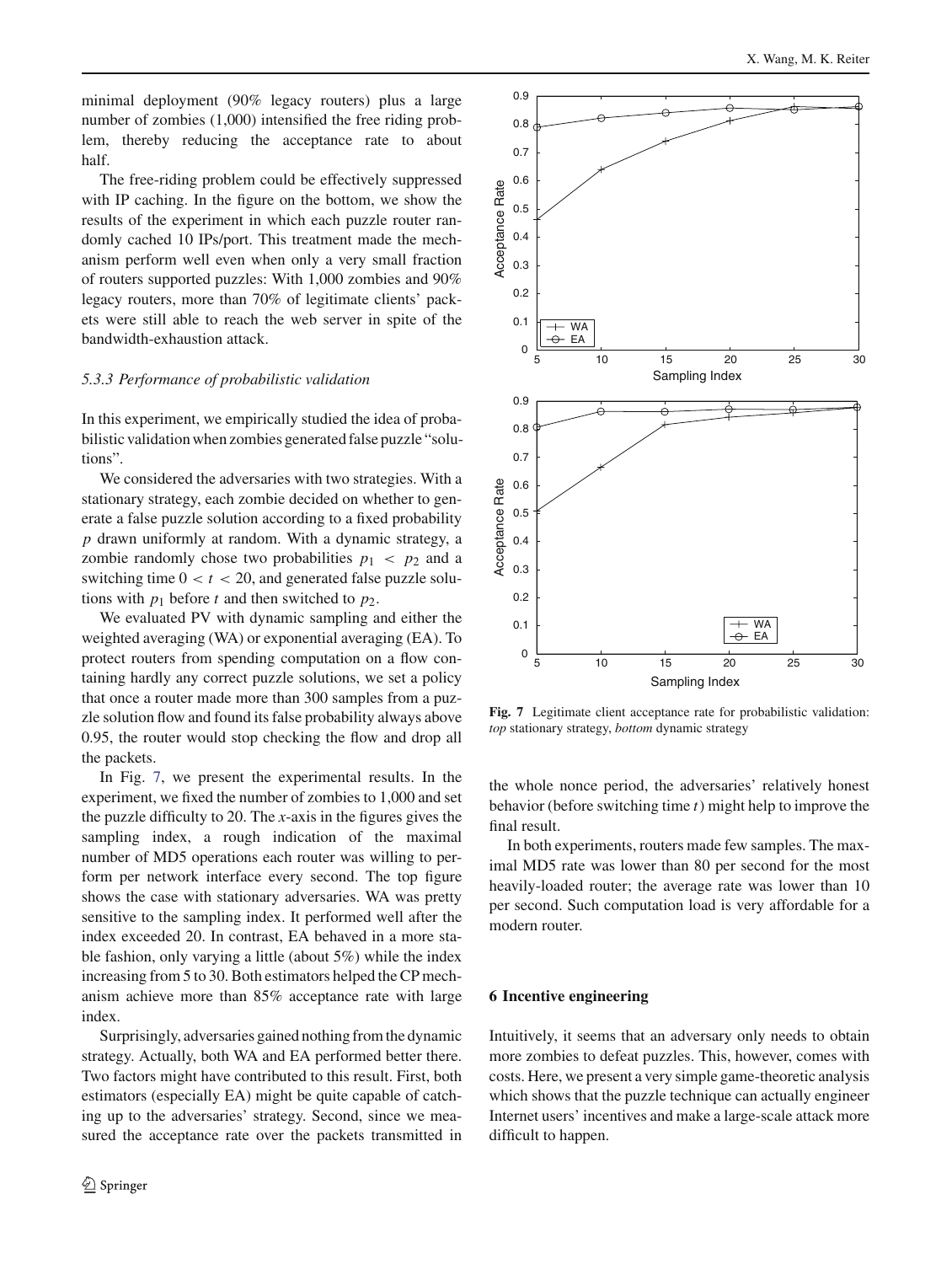The game of DDoS attack is not just played by the adversary (maybe irrational) and the victim. Between them, there stand Internet users who are rational, acting on their own interests. The adversary attempts to steal these users' resources to attack the victim, while keeping the users' cost of unwittingly participating in the attack much lower than the cost of removing the malware [\[32](#page-19-21)]. Previous research shows that such a strategy, taken by most DDoS tools, minimizes the motivation that the computer owners have to protect their computers [\[32\]](#page-19-21). This however could be changed with the introduction of puzzle techniques.

Let  $v(\sigma_c, d)$  be a user's cost of computing puzzles with rate  $\sigma_c$  and difficulty level *d*. We consider the case that the number of zombies is large enough to launch a DDoS attack even when individuals act exactly as legitimate clients. In this case, both the zombie and the client incur the same computing costs  $v(\sigma_c, d)$ . Let  $\hat{v}$  be a constant cost for stopping the attack (removal of malware) or taking measures to prevent malware infection.  $\hat{v}$  could be the expected expense for buying antivirus software, or just effort to download and install patches. Let  $v$  be a legitimate user's valuation of the service the victim provides.

The owner of a zombie computer gets no profit from attacking the victim. Therefore, her objective is to minimize the cost. If  $\nu(\sigma_c, d) < \hat{\nu}$ , she lets the attack continue. Otherwise, her optimal strategy is to cleanse her computer of the malware. This also applies to those whose systems are vulnerable to malware exploits and thus easy to acquire by the adversary. If  $\nu(\sigma_c, d) < v$  and the DDoS attack stops, a legitimate client enjoys a profit of  $u = v - v(\sigma_c, d)$  which positively relates to the profit of the target of the attack (the victim). Otherwise, the client cannot obtain or afford the service and thus neither the client nor the victim profits. This implies that their common interests is to maximize *u*. For simplicity, we treat them as a single player throughout the following analysis.

We model the interaction between owners of zombies and potential zombies (the legitimate systems which are weakly protected and thus vulnerable to malware exploits) and the victim as a *sequential game* in which the victim first declares puzzle parameters which determines  $v(\sigma_c, d)$  and then the owners choose their strategies (attack or stop attack). A rational owner will choose to stay out of the attack once the cost of attack exceeds the cost of stopping it, formally  $v(\sigma_c, d) \geq \hat{v}$ . When this happens, the victim's profit is determined by the valuation of the service and the cost of solving puzzles which equals to  $\hat{v}$ , the cost of stopping the attack. Such a profit remains positive if  $v > \hat{v}$ . If this condition holds, both victim and the owners' rational moves will be locked into a fixed point: The victim's optimal strategy is to set  $v(\sigma_c, d) = \hat{v}$  to maximize the profit *u*, and zombies owners' optimal strategy is to stop the attack to minimize the loss. These strategies form a *Nash equilibrium* for the sequential game in which no

player can be better off by taking another strategy given the other sticks to its strategy. In practice, a problem for the analysis is that the owners of the zombies might not be aware of the presence of malware on their systems. This can be solved by introducing an intrusion detector to monitor the anomalous usage of CPU resources, which suggests potential malware activities.

The above analysis indicates that puzzles mitigate the threat of large-scale DDoS attacks if  $v > \hat{v}$ , that is, the legitimate clients' valuation of service must exceed the costs for prevention or removal of malware from an infected system. We believe this is achievable: For example, customers' benefits of having maintenance service from Microsoft are usually much higher than the little inconvenience resulting from downloading and installing the most up-to-date patches. By setting puzzle parameters properly, a puzzle mechanism encourages the owners of zombies to stop contributing to an attack, which makes it harder for an adversary to sustain a large-scale DDoS attack. Remember that we consider a very adverse situation where even if individual zombies behave just like legitimate users, the aggregate of their traffic can still overwhelm the victim. When this happens, most other countermeasures no longer work $10$  because zombies' and legitimate clients' traffic becomes indistinguishable.

### **7 Discussion**

Bidding information during a puzzle auction is exchanged through some unused bits in packets' TCP headers, which may cause these packets to be processed outside a router's fast path. However, this happens only when the server is about to run out of its half-open connection resources, which is very unusual in the absence of attacks. Even in this case, only the SYN packets and RST packets for unsuccessful connection attempts and the SYN packet for a successful connection $11$ go through the router's slow path, because other TCP packets in an already established connection are kept unchanged in our approach and thus still go through the fast path. Actually, the fast path only works on packets which have previously been sent to the same address, and therefore the first packet of a connection (the SYN packet) usually has to be switched by the slow path. This suggests that the impact of our approach on the normal communication between the client and the server could be very small.

If a server's half-open queue is too short, even some common events such as a background port scan could cause the

<span id="page-16-0"></span><sup>10</sup> A Turing test may still work. However, so far it only works for protecting web servers. Even in this case, it prevents many benign software agents such as crawlers to collect data for their owners.

<span id="page-16-1"></span><sup>&</sup>lt;sup>11</sup> The packet carries a puzzle solution in its acknowledgement sequence number field.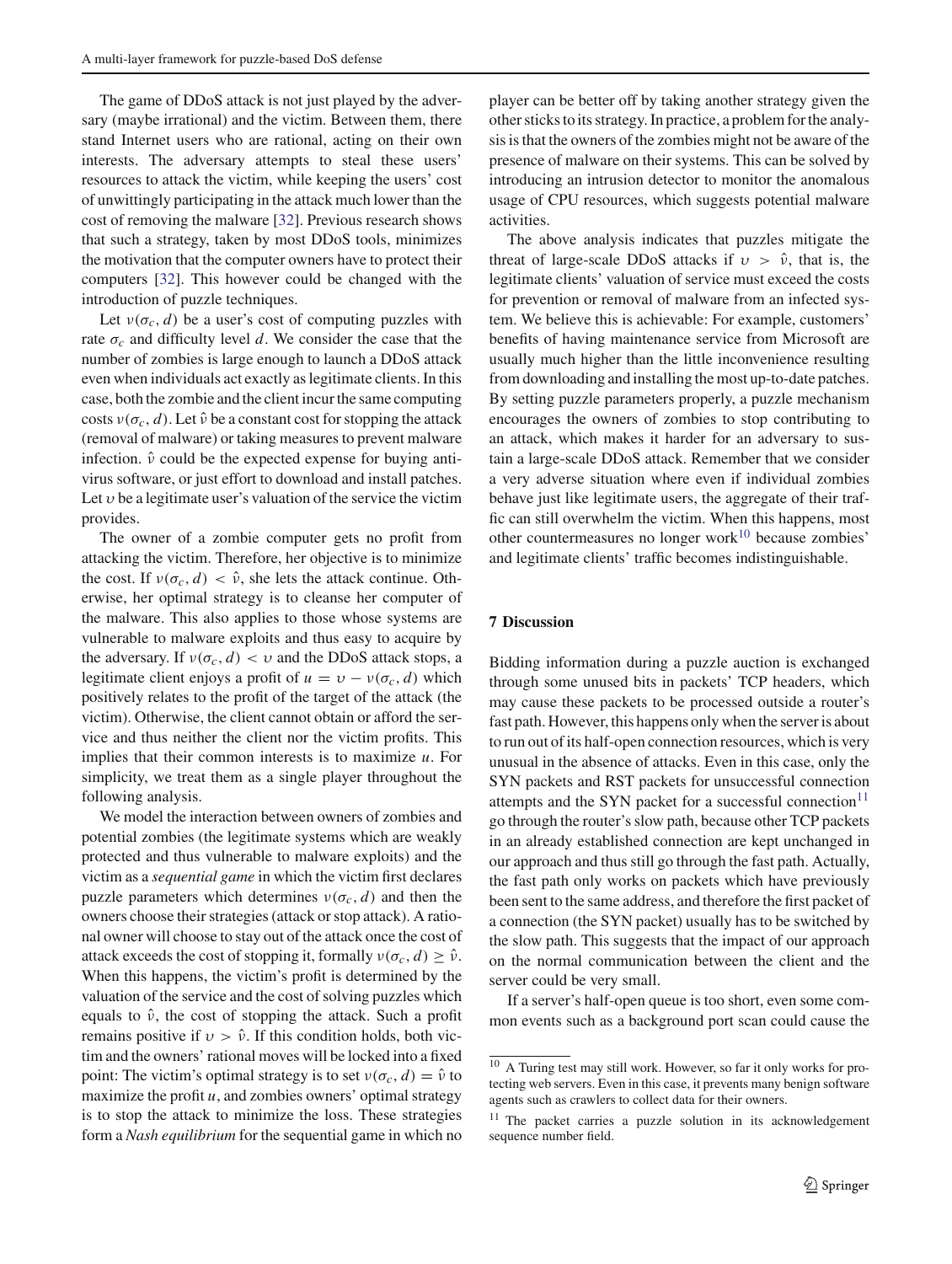needed bid to increase. However, this has more to do with the misconfiguration of the server than the weakness of our approach. Puzzle auctions actually mitigate this problem by offering legitimate clients a way to connect to the server if they are willing to pay the computation costs.

The puzzle techniques we propose here work on TCP and IP layers, and therefore can protect all kinds of services above them. However, the overheads of these techniques could be perceived differently in different application protocols. For example, SSH (port 22) itself involves intensive computations for encrypting and decrypting data, which could make the delay caused by puzzle solving less obvious than that in other protocols such as HTTP.

Puzzle auctions can mitigate the threats of applicationlevel resource depletion attacks. A prominent example for such attacks is the attack on computationally-intensive services, such as public-key authentication. Previous research shows that puzzles work effectively against this attack in principle [\[22](#page-18-3)]. Our approach can be used to set the right level of puzzle difficulty to defeat the attackers while maintaining reasonably small computation overheads for legitimate clients.

Puzzle auctions could also contribute to the mitigation of bandwidth-exhaustion attacks when they are used along with other techniques. Both capability-based and overlay-based systems require a client to convince a server (either a capability issuer or an overlay node) of its legitimacy so as to acquire access to a protected communication channel. Although a CAPTCHA can serve for this purpose to some extent, it is not general enough for many services not driven by humans. Our puzzle auction approach can be applied to these systems to control adversaries' capability to attack through protected channels. Indeed, it has been reported that some proposals, e.g., SIFF [\[63](#page-19-10)], have already implemented our technique.

Congestion puzzles mitigate the congestion on a router's output link by controlling the traffic flowing toward that link. This does not affect the servers receiving the packets from other links of the router. A problem here is that our approach could be a bit greedy: it always allocates the bandwidth according to the computation flows clients generate. This may starve those with limited computation power. A potential mitigation is to first grant everyone a fair quota, and then use computation flows to allocate the remaining bandwidth.

Combined with other DoS countermeasures, congestion puzzles could mitigate bandwidth-exhaustion attacks even with a very limited deployment. For example, we might use a CP-protected edge router to help distribute capabilities for a capability-based system, which prevents adversaries from capturing a large number of capability tokens. In addition, our CP mechanism could work together with some network intrusion detectors (NID) to price the flows carrying attack signatures with a higher puzzle difficulty level, which limits the throughputs of these flows. This treatment differs from other signature-based filtering in that a suspicious flow will only be "taxed" rather than cut off, which reduces collateral damage to legitimate clients' traffic caused by the false positive of the NID signatures. Another way to make the CP technique more effective is using referral and reputation mechanisms. A puzzle router could give easier puzzles to the flows from some reliable sources, for example, a friendly ISP's domain, which helps further reduce legitimate clients' overheads. To prevent IP spoofing in this case, a shared secret key could be issued to these trusted domains to generate puzzle parameters.

Both of our puzzle mechanisms require clients to install software. However, such software could be made very lightweight and easy to deploy. For example, a script will be enough to serve as a puzzle client in most cases. Although we implemented TCP puzzle auction to the Linux kernel, a non-kernel alternative which works as a simple firewall or proxy on the client is also plausible.

A limitation of our approaches is the use of computationbased puzzles which have been demonstrated to be less socialistic—incurring substantial overheads to those with weak computation power, such as PDAs. However, the general architectures of both puzzle auction and congestion puzzles could accommodate other types of puzzles, for example, the memory-bound puzzles which are more fair to clients with different computation resources.

# **8 Conclusions and future work**

Denial of service attacks pose a grave threat to the current Internet. This threat seems unlikely to fade away in absence of an active defense technique which pressures attackers' resources and raises the costs for delivering attack traffic. Client puzzles offer such a defense: An adversary cannot seize the victim's resources without committing its own resources first, which therefore limits its attack capability. In this paper, we describe our research on a multi-layer DoS defense architecture built upon two key puzzle techniques working on different network layers: puzzle auctions, which provide end-to-end protection, and congestion puzzles, which control attack flows on the IP layer. We elaborated on the designs of these two approaches, and reported our evaluations of their efficacy and usability. These approaches have been demonstrated to be effective in mitigating DoS threats to the IP, TCP and application layers; to be interoperable with legacy systems; and to support incremental deployment. We also analyzed the puzzle technique using game theory, shedding light on the potential of employing this technique to motivate Internet clients to aggressively protect their computing systems, making it more difficult for an adversary to capture a large number of zombie computers.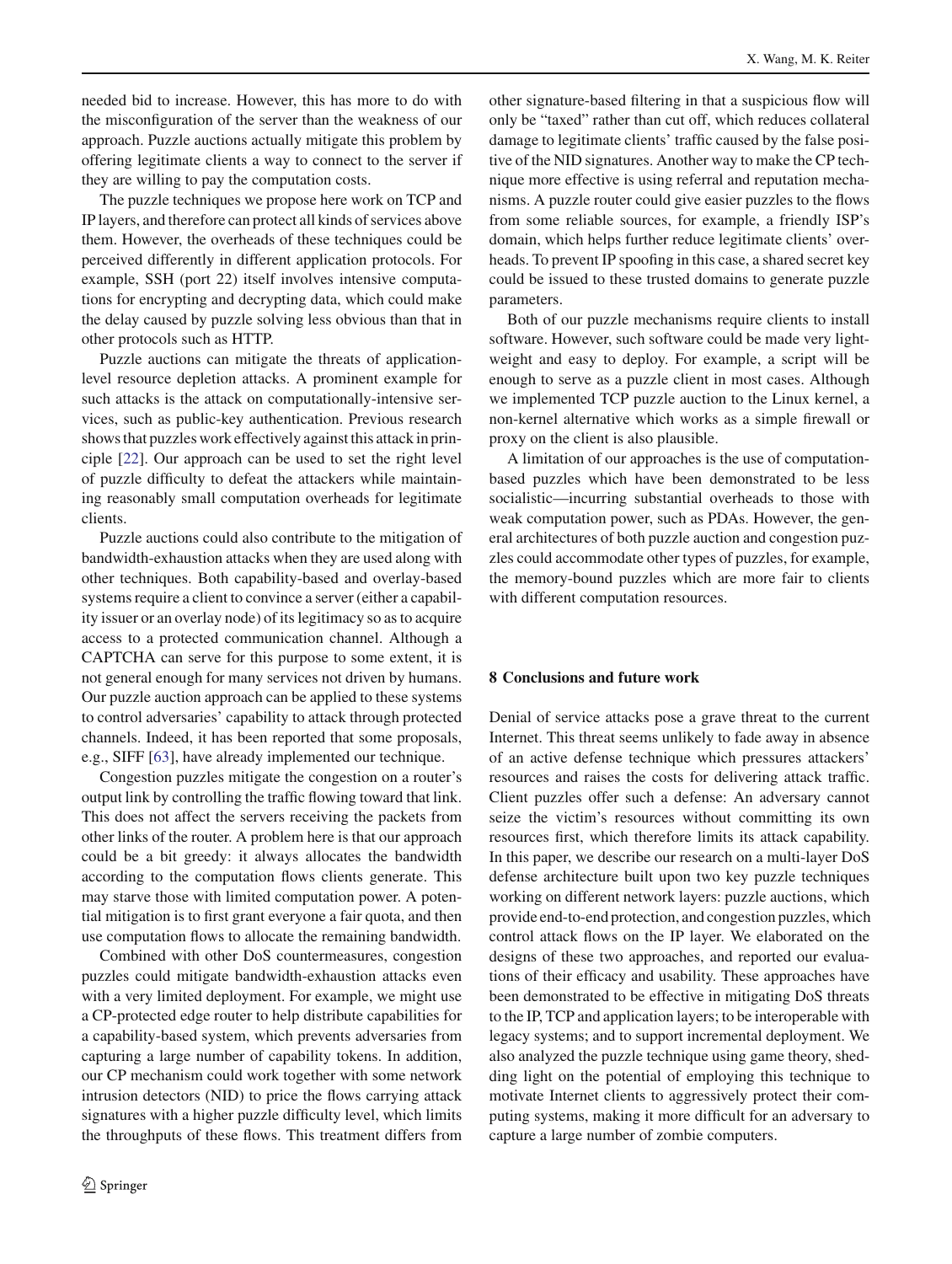### **Appendix**

# **A: Selected proofs**

<span id="page-18-25"></span>*Proof for Proposition [1](#page-5-0)* Our proof requires the following Hoeffding Bound:

**Lemma 1 Hoeffding Bound** *Let*  $X_1, X_2, \cdots, X_n$  *be a set of independent, identically distributed random variables in [0,1], and let X* =  $\sum_i X_i$ *. Then:*  $Pr{X - E[X] \ge \epsilon E[X]}$  ≤  $\exp\left(-\frac{1}{3}\epsilon^2 E[X]\right).$ 

Under the random oracle model, we can take steps for solving puzzles as a sequence of i.i.d. Bernoulli random variables, with probability  $2^{-m}$  for the outcome 1, that is, found the solution to the puzzle; and probability  $1 - 2^{-m}$  for 0. Let  $\chi_1, \chi_2, \ldots$  be this random variable sequence. Therefore, we have that in  $2^{m-1}L$  steps, the total number of puzzles being solved is  $\chi = \sum_{i=1}^{2^{m-1}L} \chi_i$ . With the linearity of expectation, it is easy to get  $E[\chi] = L/2$ . According to Lemma [1,](#page-18-25) we conclude:  $Pr\{\chi - E[\chi] \ge E[\chi]\} \le \exp(-\frac{1}{3}E[\chi])$  $\exp\left(-\frac{1}{6}L\right)$ .

*Proof for Theorem [1](#page-5-2)* To prevent the client from completing the service, the attacker must block all of  $c's$   $n + 1$  bids. With the Approximation Assumption, we ignore the probability that the adversary generates *L* bids with difficulty level at least  $b_i$  within  $2^{b_i-1}L$  steps. The total *Z* zombies allow the adversary to complete hash steps *Z* times faster than the client *c*. That means, if the client *c* can set its bid to difficulty *b<sub>i</sub>* within  $2^{b_i-1}L/Z - \tau s$  steps, the adversary cannot prevent the client to complete the service. On the other hand, from the adversary's viewpoint, this is the necessary condition to block the client. Let  $\xi$ <sup>*i*</sup> be the event that the adversary successfully prevents *c* from getting the service after the client bids  $b_0, \ldots, b_i$ . We have the client's probability of failure in the first bid is:  $Pr{\{\xi_0\}} < (1 - 2^{-b_0})^{\frac{2b_0 - 1_L}{Z} - \tau s}$ .

The adversary can continue to block  $b_1$  only if the client cannot generate the bid  $b_1$  in the following  $(2^{b_1-1})$  $L/Z - \tau s$ ) – (2<sup>*b*0−1</sup> $L/Z - \tau s$ ) = (2<sup>*b*1−1</sup> – 2<sup>*b*0−1</sup>) $L/Z$  steps. This gives us:  $Pr{\xi_1} \le (1 - 2^{-b_0})^{\frac{2b_0 - 1}{Z} - t s}$  $(1 - 2^{-b_1})^{\frac{(2^{b_1-1}-2^{b_0-1})L}{Z}}$ .

Following this line of reasoning, we can obtain the result of the theorem.

### **References**

- <span id="page-18-23"></span>1. The network simulator - ns-2. <http://www.isi.edu/nsnam/ns/>
- <span id="page-18-21"></span>2. Overview of cisco 7500 series router. http://www.cisco.com/ en/US/pro[ducts/hw/routers/ps359/prod\\_bro](http://www.cisco.com/ en/US/products/hw/routers/ps359/prod_brochure09186a00800 9200c.html)chure09186a00800 9200c.html
- <span id="page-18-17"></span>3. Abadi, M., Burrow, M., Manasse, M., Wobber, T.: Moderately hard, memory-bound functions. In: Proceedings of the 10th

Annual Network and Distributed System Security Symposium (2003)

- <span id="page-18-7"></span>4. Adkins, D., Lakshminarayanan, K., Perrig, A., Stoica, I.: Taming ip packet flooding attacks. In: Proceedings of Workshop on Hot Topics in Networks (HotNets-II). November (2003)
- <span id="page-18-10"></span>Adler, M.: Tradeoffs in probabilistic packet marking for IP traceback. In: Proceedings of 34th ACM Symposium on Theory of Computing (STOC-02) (2002)
- <span id="page-18-8"></span>6. Andersen, D.: Mayday: Distributed filtering for internet services. In: Proceeding of USITS (2003)
- <span id="page-18-9"></span>7. Anderson, T., Roscoe, T., Wetherall, D.: Preventing internet denialof-service with capabilities. In: Proceedings of Workshop on Hot Topics in Networks (HotNets-II), November 2003
- <span id="page-18-14"></span>8. Argyraki, K., Cheriton, D.R.: Network capabilities: The good, the bad and the ugly. In: Proceedings of the 4th Workshop on Hot Topics in Networks, November 2005
- <span id="page-18-5"></span>9. Aura, T., Nikander, P., Leiwo, J.: Dos-resistant authentication with client puzzles. In: Proceedings of the Cambridge Security Protocols Worshop 2000. LNCS. Springer, Heidelberg (2000)
- <span id="page-18-20"></span>10. Internet Assigned Numbers Authority. ICMP type numbers. November, 2003. http://www.iana.org/assignments/icmpparameters
- <span id="page-18-18"></span>11. Bellare, M., Rogaway, P.: Random oracle are practical: a paradigm for designing efficient protocols. In: Proceedings of First ACM Annual Conference on Computer and Communication Security (1993)
- <span id="page-18-19"></span>12. Bellovin, S.: Defending against sequence number attacks. In: RFC 1948, May 1996
- <span id="page-18-11"></span>13. Bellovin, S., Leech, M., Taylor, T.: The ICMP traceback messages. In: *Internet-Draft, draft-ietf-itrace-01.txt*, December 1999. ftp://ftp.ietf.org/internet-drafts/draft-ietf-itrace-01.txt
- <span id="page-18-22"></span>14. Bloom, B.H.: Space/time trade-offs in hash coding with allowable errors. Commun. ACM **13**(7), 422–426 (1970)
- <span id="page-18-15"></span>15. Boneh, D., Naor, M.: Timed commitments (extended abstract). In: Proceedings of Advances in Cryptology—CRYPTO'00. Lecture Notes in Computer Science, vol. 1880, pp. 236–254. Springer, Heidelberg (2000)
- <span id="page-18-12"></span>16. Burch, H., Cheswick, B.: Tracing anonymous packets to their approximate source. In: Proceedings of the 14th USENIX System Administration Conference, December 1999
- <span id="page-18-24"></span>17. Caida. Skitter. 2003. http://www.caida.org/tools/measurement/ skitter
- <span id="page-18-0"></span>18. CERT. Computer emergency response team, cert advisory ca-2001-01: Denial-of-service developments. 2000. http://staff. washington.edu/dittrich/misc/ddos
- <span id="page-18-6"></span>19. CERT. Advisory CA-96.21: TCP SYN flooding and IP spoofing attacks. 24 September 1996
- <span id="page-18-4"></span>20. Crosby, S.A., Dan, S.: Wallach. Denial of service via algorithmic complexity attacks. USENIX Security (2003)
- <span id="page-18-13"></span>21. Dean, D., Franklin, M., Stubblefield, A.: An algebraic approach to IP traceback. In: Proceedings of Network and Distributed System Security Symposium (NDSS-01), February 2001
- <span id="page-18-3"></span>22. Dean, D., Stubblefield, A.: Using client puzzles to protect tls. In: Proceedings of 10th Annual USENIX Security Symposium (2001)
- <span id="page-18-16"></span>23. Theodore Diament, Homin K. Lee, Angelos D. Keromytis, and Moti Yung. The dual receiver cryptosystem and its applications. In: Proceedings of the 11th ACM conference on Computer and communications security. ACM Press, New York (2004)
- <span id="page-18-1"></span>24. Dietrich, S., Long, N., Dittrich, D.: Analyzing distributed denial of service attack tools: The shaft case. In: Proceedings of 14th Systems Administration Conference, LISA 2000 (2000)
- <span id="page-18-2"></span>25. Dittrich, D.: Distributed denial of service (ddos) attacks/tools resource page (2000) http://staff.washington.edu/dittrich/misc/ ddos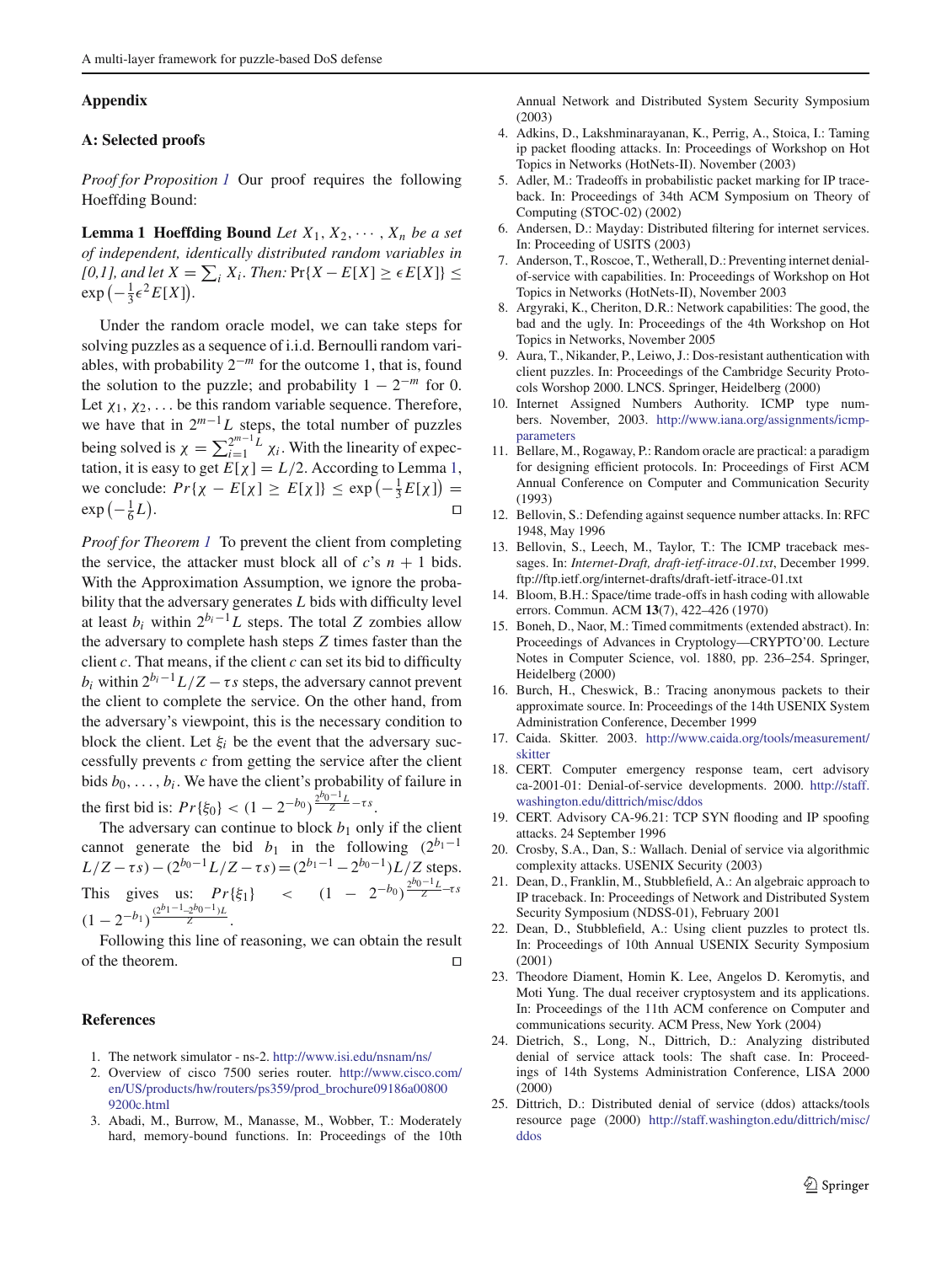- <span id="page-19-23"></span>26. Dwork, C., Naor, M.: Pricing via processing or combating junk mail. In: Brickell, E. (ed.) Proceedings of ADVANCES IN CRYPTOLOGY—CRYPTO 92. Lecture Notes in Computer Science, vol. 1328, pp. 139–147. Springer, Heidelberg (1992)
- <span id="page-19-31"></span>27. Feng, W.: The case for TCP/IP puzzles. In: Proceedings of ACM SIGCOMM Future Directions in Network Architecture (FDNA-03) (2003)
- <span id="page-19-32"></span>28. Feng, W., Kaiser, E., Luu, A.: Design and implementation of network puzzles. In: Proceedings of IEEE INFOCOM (2005)
- <span id="page-19-14"></span>29. Ferguson, P., Senie, D.: RFC 2267: Network ingress filtering: defeating denial of service attacks which employ IP source address spoofing, January 1998. ftp://ftp.internic.net/rfc/rfc2267.txt, ftp://ftp.math.utah.edu/pub/rfc/rfc2267.txt
- <span id="page-19-25"></span>30. Franklin, M.K., Malkhi, D.: Auditable metering with lightweight security. In: Hirschfeld, R. (ed.) Proceedings of Financial Cryptography 97 (FC 97). Lecture Notes in Computer Science. Springer, Heidelberg (1997)
- <span id="page-19-28"></span>31. Garay, J.A., Jakobsson, M.: Timed release of standard digital signatures. In: Proceedings of Financial Cryptography (2002)
- <span id="page-19-21"></span>32. Geng, X., Whinston, A.: Defeating distributed denial of service attacks. IEEE IT Profes. **2**(4), 36–41 (2000)
- <span id="page-19-9"></span>33. Gligor, V.G.: Guaranteeing access in spite of service-flooding attack. In: Hirschfeld, R. (ed.) Proceedings of the Security Protocols Workshop. Lecture Notes in Computer Science. Springer, Heidelberg (2004)
- <span id="page-19-26"></span>34. Goldschlag, D.M., Stubblebine, S.G.: Publically verifiable lotteries: Applications of delaying functions (extend abstract). In: Proceedings of Financial Cryptography (1998)
- <span id="page-19-0"></span>35. Houle, K., Weaver, G., Long, N., Thomas, R.: Trends in denial of service attack technology. October 2001. [http://www.cert.org/archive/pdf/DoS\\_trends.pdf](http://www.cert.org/archive/pdf/DoS_trends.pdf)
- <span id="page-19-4"></span>36. Ioannidis, J., Bellovin, S.: Implementing pushback: Router-based defense against ddos attacks. In: Proceedings of the Symposium on Network and Distributed System Security (NDSS-02) (2002)
- <span id="page-19-15"></span>37. Jin, C., Wang, H., Shin, K.G.: Hop-count filtering: an effective defense against spoofed traffic. In: Proceedings of ACM CCS (2003)
- <span id="page-19-1"></span>38. Juels, A., Brainard, J.: Client puzzle: a cryptographic defense against connection depletion attacks. In: Kent, S. (ed.) Proceedings of NDSS'99, pp. 151–165 (1999)
- <span id="page-19-7"></span>39. Keromytis, A., Misra, V., Rubenstein, D.: SOS: Secure overlay services. In: Proceedings of ACM SIGCOMM, August (2002)
- <span id="page-19-2"></span>40. Lemmon, J.: Resisting syn flood dos attacks with a syn cache. In: Leffler, S.J. (ed.) Proceedings of BSDCon 2002. USENIX, 2002, February 11–14
- <span id="page-19-16"></span>41. Li, J., Mirkovic, J., Wang, M.: Save: Source address validity enforcement protocol. In: Proceedings of IEEE INFOCOM (2002)
- <span id="page-19-5"></span>42. Mahajan, R., Bellovin, S., Floyd, S., Ioannidis, J., Paxson, V., Shenker, S.: Controlling high bandwidth aggregates in the network. CCR **32**(3), 62–73 (2002)
- <span id="page-19-3"></span>43. Meadows C.: A cost-based framework for analysis of denial of service networks. J. Comput. Secur. **9**, 143–164 (2001)
- <span id="page-19-22"></span>44. Merkle, R.C.: Secure communications over insecure channels. Commun. ACM **21**, 294–299 (1978)
- <span id="page-19-8"></span>45. Morein, W.G., Stavrou, A., Cook, D.L., Keromytis, A.D., Misra, V., Rubenstein, D.: Using graphic turing tests to counter automated ddos attacks against web servers. In: Proceedings of ACM CCS (2003)
- <span id="page-19-35"></span>46. Postel, J.: RFC 792: Internet Control Message Protocol, September 1981. ftp://ftp.internic.net/rfc/rfc792.txt
- <span id="page-19-34"></span>47. Qie, X., Pang, R., Peterson, L.: Defensive programming: Using an annotation toolkit to build dos-resistant software. In: Proceedings of the 5th OSDI Symposium, December 2002
- <span id="page-19-24"></span>48. Rivest, R.L., Shamir, A., Wagner, D.: Time-lock puzzles and timedrelease crypto. Manuscript, 10 March 1996
- <span id="page-19-38"></span>49. Sanchez, L., Milliken, W.C., Snoeren, A., Tchakountio, F., Jones, C., Kent, S., Partridge, C., Strayer, W.T.: Hardware support for a hash-based IP traceback. In: Proceedings of the DARPA Information Survivability Conference and Exposition II, DISCEX'01 2001.
- <span id="page-19-11"></span>50. Savage, S., Wetherall, D., Karlin, A., Anderson, T.: Network support for IP traceback. In: Proceedings of ACM SIGCOMM, August 2000
- <span id="page-19-17"></span>51. Schnackenberg, D., Djahandari, K., Sterne, D.: Infrastructure for intrusion detection and response. In: Proceedings of the DARPA Information Survivability Conference and Exposition 2000, March 2000
- <span id="page-19-12"></span>52. Snoeren, A., Partridge, C., Sanchez, L., Jones, C., Tchakountio, F., Kent, S., Strayer, W.T.: Hash-based IP traceback. In: Proceedings of the ACM SIGCOMM, August 2001
- <span id="page-19-13"></span>53. Song, D., Perrig, A.: Advanced and authenticated marking schemes for IP traceback. In: Proceedings of IEEE INFOCOMM, April 2001
- <span id="page-19-36"></span>54. Stoica, I., Shenker, S., Zhang, H.: Core-stateless fair queueing: Achieving approximately fair bandwidth allocations in high speed networks. In: Proceedings of ACM SIGCOMM (1998)
- <span id="page-19-18"></span>55. Stone, R.: An IP overlay network for tracking dos floods. In: Proceedings of USENIX Security Symposium (2000)
- <span id="page-19-27"></span>56. Syverson, P.: Weakly secret bit commitment: Applications to lotteries and fair exchange. In: Proceedings of IEEE Computer Security Foundations Workshop (1998)
- <span id="page-19-37"></span>57. Touch, J.: RFC 1810: Report on MD5 performance, June 1995. ftp://ftp.internic.net/rfc/rfc1810.txt, ftp://ftp.math.utah.edu/ pub/rfc/rfc1810.txt
- <span id="page-19-20"></span>58. von Ahn, L., Blum, M., Hopper, N., Langford, J.: Captcha: Using hard ai problems for security. In: Proceedings of Eurocrypt, pp. 294–311 (2003)
- <span id="page-19-33"></span>59. Wang, X.F., Reiter, M.: Defending against denial-of-service attacks with puzzle auctions. In: IEEE Symposium on Security and Privacy, May 2003
- <span id="page-19-30"></span>60. Wang, X.F., Reiter, M.: Mitigating bandwidth-exhaustion attacks using congestion puzzles. In: Proceedings of the 11th ACM conference on Computer and Communication Security, November 2004
- <span id="page-19-29"></span>61. Brent Waters, Ari Juels, J. Alex Halderman, and Edward W. Felten. New client puzzle outsourcing techniques for dos resistance. In: Proceedings of the 11th ACM conference on Computer and communications security. ACM Press (2004)
- <span id="page-19-19"></span>62. Yaar, A., Perrig, A., Song, D.: Pi: A path identification mechanism to defend against DDoS attacks. In: IEEE Symposium on Security and Privacy, May 2003. http://www.ece.cmu. edu/∼adrian/projects/pi.ps
- <span id="page-19-10"></span>63. Yaar, A., Perrig, A., Song, D.: An endhost capability mechanism to mitigate DDoS flooding attacks. In: Proceedings of the IEEE Symposium on Security and Privacy, May 2004
- <span id="page-19-6"></span>64. Yau, D., Liu, C., Liang, F.: Defending against distributed denial-ofservice attacks with max-min fair server-centric router throttles. In: Proceedings of IEEE International Workshop on Quality of Service (IWQoS-02) (2002)